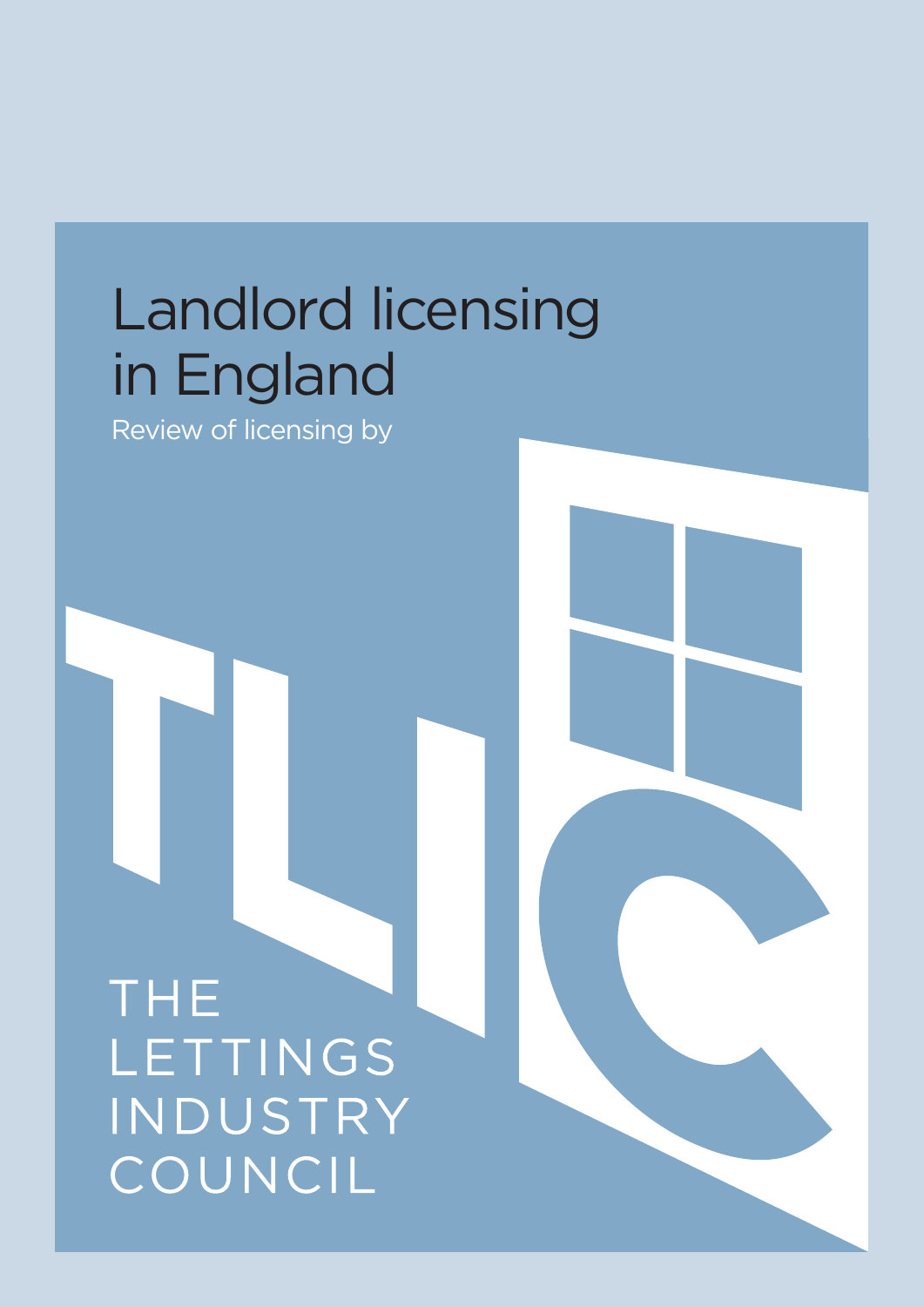## **Contents**

| 1.               | <b>Executive summary</b>                                            | 3  |
|------------------|---------------------------------------------------------------------|----|
| 2.               | About Landlord licensing in England                                 | 5  |
| $\overline{3}$ . | Other costs associated with licensing schemes                       | 9  |
| 4.               | How many licences have been issued?                                 | 9  |
| 5.               | What is the average licence fee?                                    | 10 |
| 6.               | How many prosecutions has<br>landlord licensing generated?          | 11 |
| 7.               | What is the cost of licensing<br>versus the number of prosecutions? | 12 |
| 8.               | What difference has licensing really made?                          | 12 |
| 9.               | <b>Views from TLIC members</b><br>and reports on Licensing          | 16 |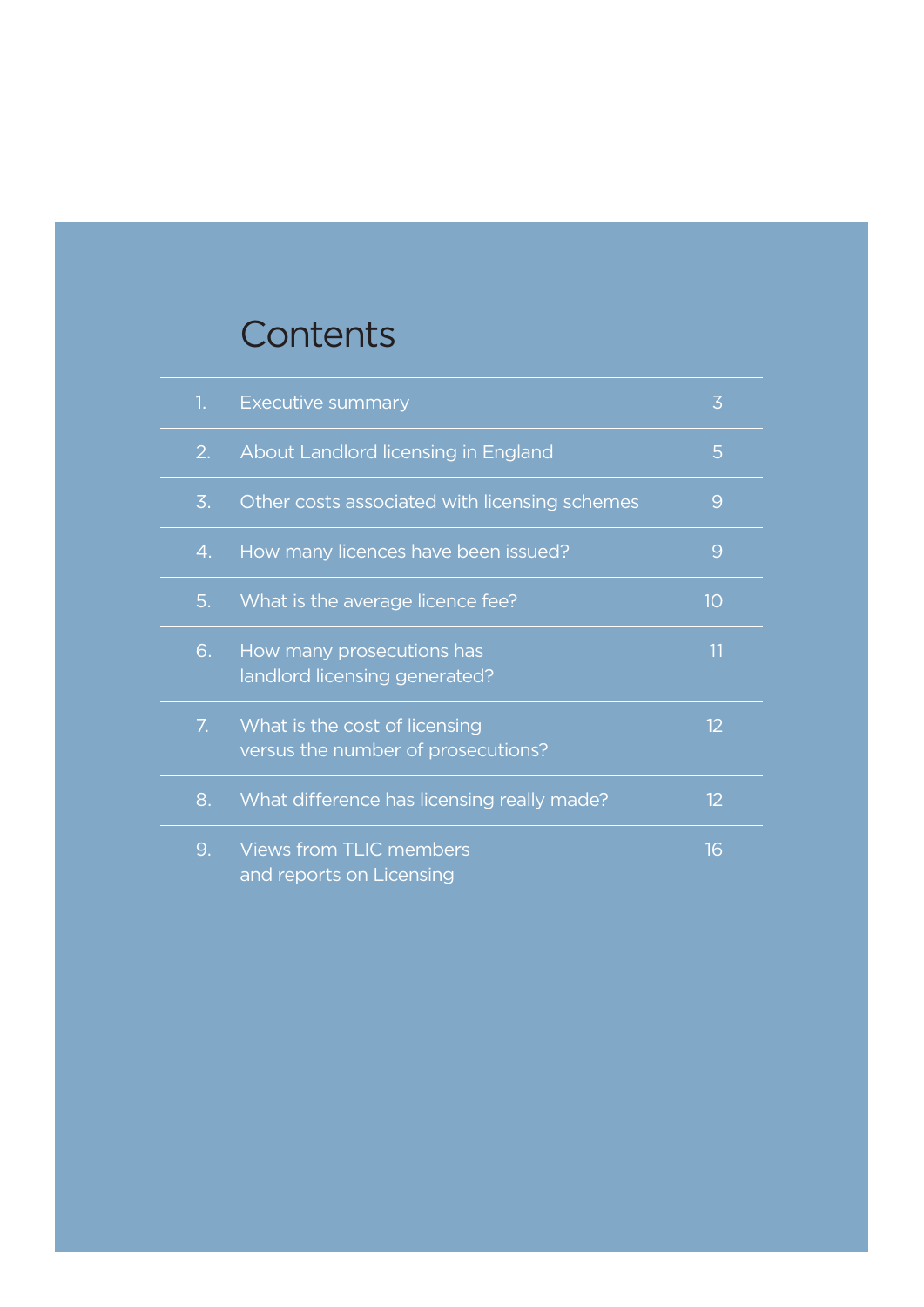Review of licensing by The Lettings Industry Council



## 1. Executive summary

## Houses in Multiple Occupation (HMOs)

Large HMO licensing schemes should stay in areas that require it, but 82% of TLIC members think that additional licensing should go and 81% of TLIC members think that selective licensing should go.<sup>1</sup>

Mandatory licensing in England (and Wales) was first introduced in 2006, following provisions made in the Housing Act 2004. Due to different schemes, such as landlord registration being implemented across Wales, N.Ireland and Scotland, this report focuses on England.

The aim and rationale of introducing the original licensing scheme for Houses in Multiple Occupation was primarily due to the high proportion of fires recorded in HMOs, questioning their safety. In a more recent paper rationalising the extension of **HMO** licensing the government stated that licensing would raise "standards in HMOs more generally, so they are a safe place to live in and do not blight the neighbourhoods in which they are found." This latest paper suggests the current focus is to widen the use of licensing to become a tool to prosecute landlords, in general, who are not letting property legally and safely.

Other reasons for licensing HMOs include: -

- 1. It is believed that HMOs provide the 'poorest homes' , with Oxford council suggesting that within their borough "70% were unsafe".²
- 2. Complaints about the Private Rented Sector to Local Authorities are typically from tenants living in HMOs
- 3. HMOs are believed to be adversely affect neighbourhoods, including generating too much rubbish and tenants being accused of causing antisocial behaviour.

A parliamentary briefing paper suggests at the time that over 40,000 mandatory licences for house in multiple occupation have been issued in England, charging around £500 per licence. This would generate around £20,000,000.

## Additional and Selective Licensing Schemes

Selective and additional licensing was introduced in 2006, to reduce anti-social behaviour and improve the conditions of properties. It is estimated by GetRentr that in England a new scheme was introduced every 13 days in 2018 and that there are 65 councils implementing Additional or Selective licensing, with 28 new schemes expected to convert in 2019, including new schemes and renewals. Scotland and Wales both have landlord licensing for all landlords, so anyone letting a rented

property requires a licence, while Northern Ireland has a registration system.The use of licensing in cores cities and national schemes in Scotland and Wales are explained in this report [\(https://metastreet.co.uk/](https://metastreet.co.uk/files/Core_Cities_UK_Metastreet_licensing_report_Oct_2018.pdf) files/Core\_Cities\_UK\_Metastreet\_licensing\_report [Oct\\_2018.pdf\)](https://metastreet.co.uk/files/Core_Cities_UK_Metastreet_licensing_report_Oct_2018.pdf).

However, it is clear from individual borough numbers issued on licensing that this underestimates the reality, especially with initial estimates of several hundred thousand properties/landlords requiring licences post the new definition of licences implemented in October 2018. For example, according to Richard Tacagni from London Property Licensing, research shows the fees here are over £1,100 for a 5-person HMO. He estimates there are approximately 165,000 HMOs with 100,000 under selective licensing at a lower cost of around £700, which would potentially generate over £140,000,000.

To date, our research estimates the average licence charged by boroughs is £750 and aggregating information from individual boroughs, suggests that licensing schemes are actually generating around £150,000,000 income for local authorities. (see "How many licences have been issued?" below)

In addition, applications for landlords and letting agents to secure licensing are extremely laborious, frustrating and systems vary dramatically across local authorities. Some licences are taking up to 2.5 years to be issued.

Rather than introduce similar schemes at a local level, there are now: -

- 1. Huge discrepancies between the schemes run
- 2. Vast charging differences. Some charge zero through to others charging several thousand pounds, with the London Borough of Lewisham charging £500 per bedroom
- 3. Enforcement varies from zero through to the most in Newham<sup>3</sup> which has: -

Instigated 1,225 prosecutions for housing crimes (60 per cent of all prosecutions in London); Banned 28 of the worst landlords from operating in the borough

Recovered over £3.1m a year in unpaid council tax; Served 2,834 notices to address and tackle serious hazards in rented property.

Source: 1. TLIC Licensing Survey. Based on 64 responses.

2. [https://www.oxford.gov.uk/info/20113/houses\\_in\\_multiple\\_occupation/374/houses\\_in\\_multiple\\_occupation\\_background](https://www.oxford.gov.uk/info/20113/houses_in_multiple_occupation/374/houses_in_multiple_occupation)

3. [https://www.newham.gov.uk/Pages/News/Bad-news-for-rogue-landlords-as-Newham's-property-licensing-scheme-gets-the-green-light.aspx](https://www.newham.gov.uk/Pages/News/Bad-news-for-rogue-landlords-as-Newham’s-property-licensing-scheme-gets-the-green-light.aspx)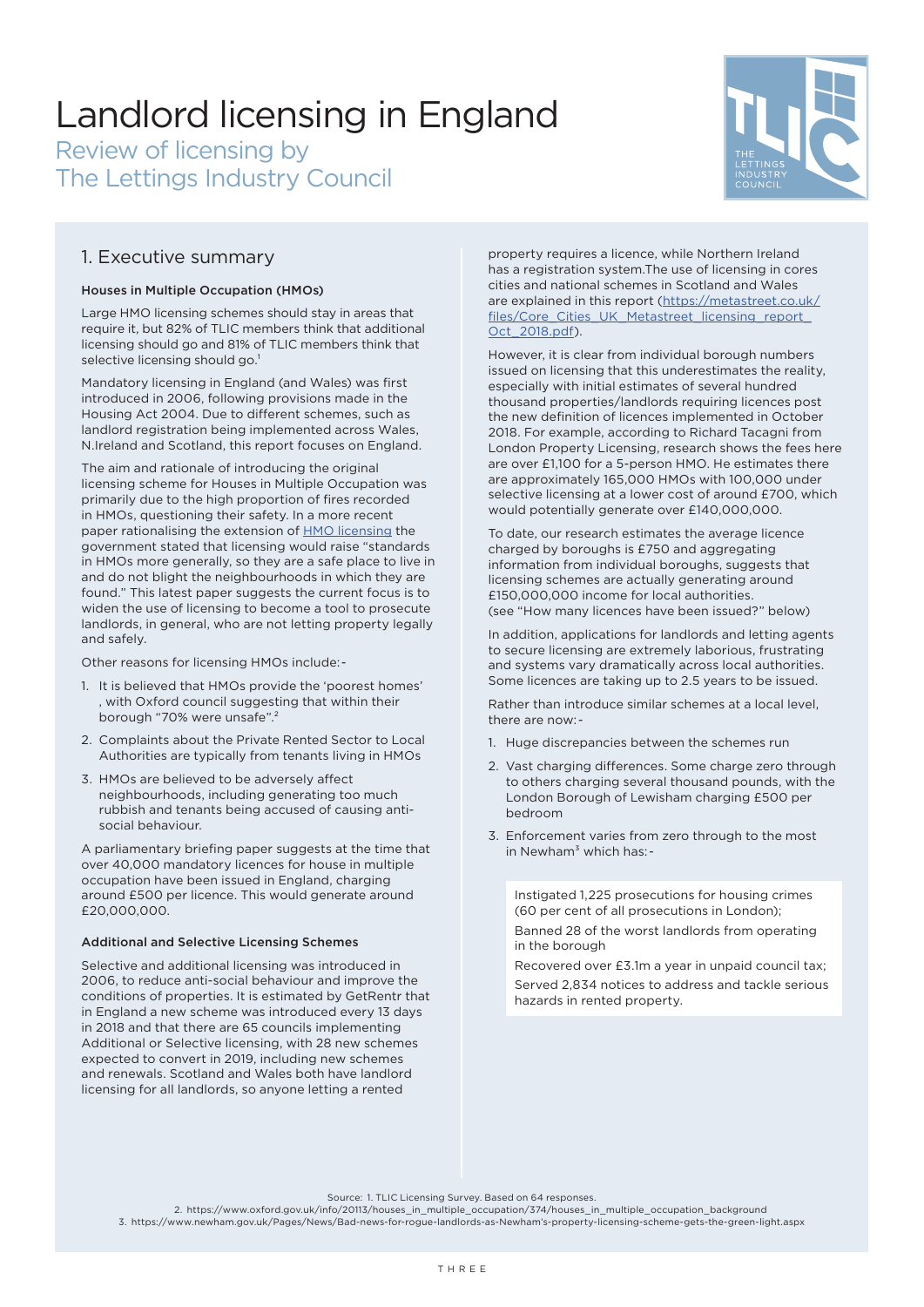The group also understands that when councils are seeking government approval for a scheme which covers over 20% of the local authority, they will secure approval almost every time, as long as they are not requesting 100% of the local authority to be covered. Some in the TLIC are finding that LAs are even launching schemes that capture new build blocks of apartments which because they have to meet strict building guidelines, the property standards should automatically be achieved and they should not need their standards raising and as the blocks are 'new' there can be no evidence of antisocial behaviour. This suggests that licensing is being implemented for properties and areas which don't meet the aims of introducing the scheme. And although some reports have been produced to suggest licensing has

had some impact, the reality is this remains unproven.

Unfortunately just because a property has a licence, it doesn't mean it is safe to live in as a property may not be visited for 18 months to two years after the licence has been issued.

Experts in the industry are currently 'at odds' as to whether licensing should continue: -

## Russell Moffatt Director and Co-founder Metastreet Ltd

"Licensing schemes are an important tool for local authorities seeking to tackle rogue landlords and improve standards in the private rented sector, as well as helping to address wider issues such as anti-social behaviour. Licensing offers greater:

- Enforcement capability and resources
- Data and intelligence
- Improvements to housing conditions and management
- Extra tools to tackle anti-social behaviour

However, licensing itself is not a 'catch all' solution. Criticisms raised in relation to schemes that are overly bureaucratic, insufficiently targeted, and poorly enforced, are valid where the approach has not been well designed and implemented. To maintain effectiveness and legitimacy, large-scale licensing schemes should be backed by robust, targeted enforcement, and be part of a wider strategy to improve the PRS and/or tackle ASB."

## John Stewart Policy Manager RLA

In terms of licensing, the RLA recognises that small scale licensing schemes, established to tackle particular issues and with clear objectives and measurable outcomes can be effective.

However, too many licensing schemes fail to meet these criteria. They are simply too large, have no clear objectives and are under-enforced, when implemented. Few councils have an efficient administrative function in place to deal promptly with applications, with most councils taking longer than 3 months to issue a licence, some are taking two years (e.g. Bristol). Some do not have application forms or processes available prior to or at the time the scheme starts.

Councils also seek to place unlawful conditions on licences, or fail to properly understand the legislation surrounding licensing. However, few landlords appeal these conditions, as the cost of going to tribunal too often outweigh the cost of complying with the council's demands.

Councils are introducing increasingly complex fees structures. Some are, laudably, seeking to penalise those who fail to licence promptly, and reward compliant landlords through accreditation, professional memberships or for early applications. We are seeing an increase in councils issuing licences for less time than the lifetime of the scheme (typically one or two year), as default.

There is no consistency in information required, fees charged, conditions imposed or enforcement levels. This goes beyond simply reflecting local needs and priorities, but reflects a widespread misunderstanding of the principles and practical application of licensing.

#### Theresa Wallace, Head of Customer Services and Compliance at Savills

If you let a property before you submit a complete licence application you are in breach, can be fined and can't serve a section 21. However, a landlord/ agent cannot submit a complete application in full until they have found a tenant and can provide information about them. Some schemes ask for the signed Tenancy Agreement which we might not have until the day before the start date. It can take up to two hours to complete a licensing application as each scheme has very different requirements and there is no consistency. As a result, the current licensing system is onerous, asks for unnecessary information and is usually expensive. It feels like agents and landlords are being set up to fail.

When a new scheme is launched we have experienced problems with the Local Authorities websites, files not uploading and other technical difficulties. A positive change would be to allow a minimum three month application period prior to implementation for every new scheme.

Whilst there is a requirement to publish a scheme designation at least three months prior to implementation, we have come across situations where councils have launched the licence application system just a few days before the scheme comes into force.

Our findings suggest that large HMO schemes should stay, for 5 or more people in 2 or more households and reinstate over 3 or more floors. Selective and additional licensing should be replaced by the Property MOT Checklist.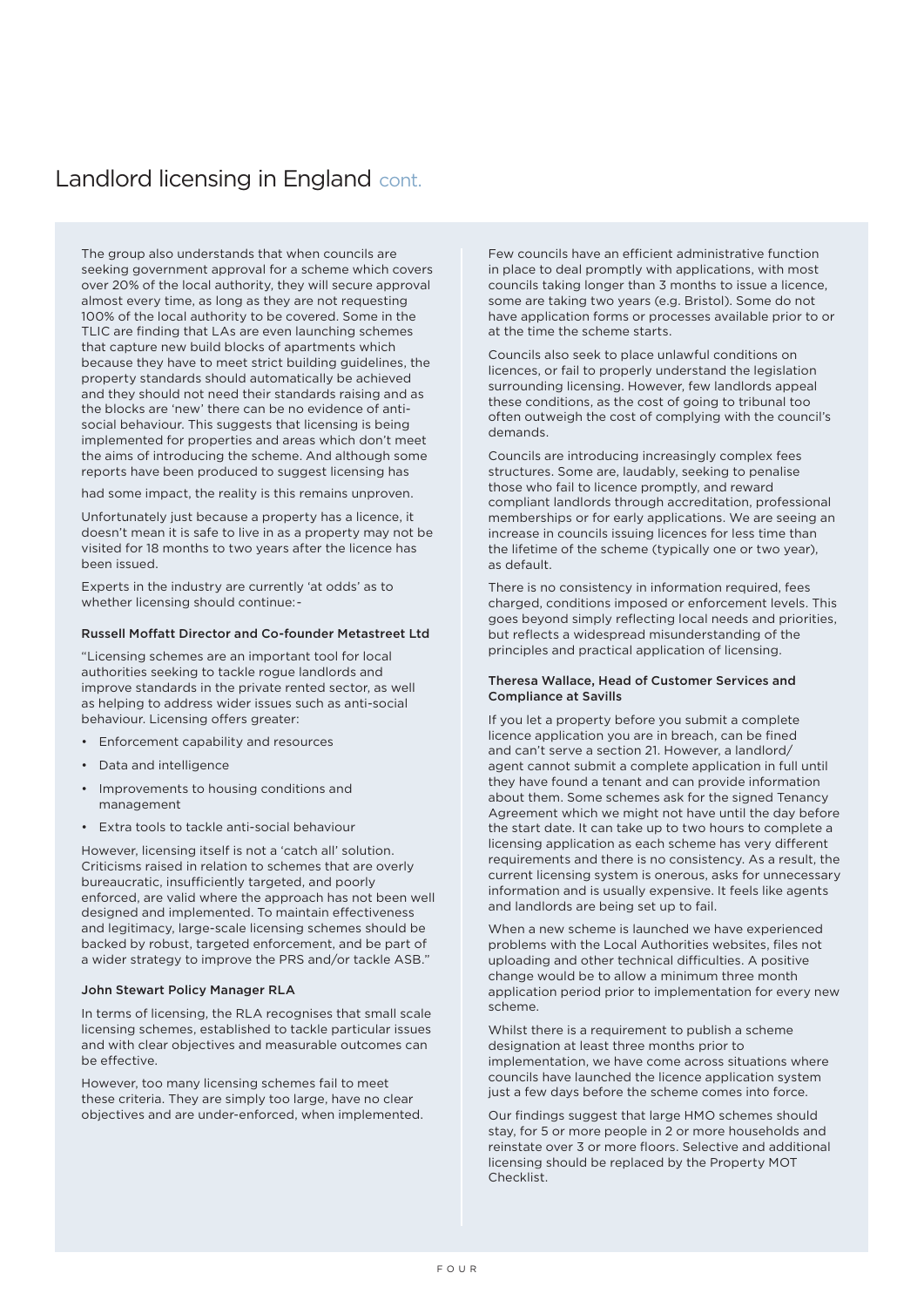

## 2. About Landlord licensing in England

## Definitions of Landlord Licensing

Landlord licensing in England is typically applied to 'house shares' otherwise known as 'houses in multiple occupation.'

The widest definition of a "house in multiple occupation" (HMO) from [https://www.gov.uk/house-in-multiple](https://www.gov.uk/house-in-multiple-occupation-licence)[occupation-licence](https://www.gov.uk/house-in-multiple-occupation-licence) is: -

A property rented out by at least 3 people who are not from 1 'household' (e.g. a family) but share facilities like the bathroom and kitchen. It's sometimes called a 'house share'."

Prior to the 1st October 2018, a house in multiple occupation required licensing in England or Wales if all of the following applied:

- it was rented to 5 or more people who form more than 1 household
- it was at least 3 storeys high
- tenants shared toilet, bathroom or kitchen facilities

Source: [https://www.gov.uk/house-in-multiple](https://www.gov.uk/house-in-multiple-occupation-licence)[occupation-licence](https://www.gov.uk/house-in-multiple-occupation-licence)

From October 1st 2018, the mandatory HMO licensing criteria in England 'dropped' the requirement for a property to be 3 storeys high, so the new definition is: -

All HMOs with 5 or more occupiers from 1 or more households regardless of the number of storeys.

This means more landlords are likely to require a licence. For example, if a landlord has purpose built flats, "where there are up to two flats in the block and one or both of the flats are occupied by 5 or more persons in 2 or more separate households" a licence will be required for each flat, even if the block is classed as 'mixed use' incorporating commercial premises. However, this does not apply if the block has three or more flats.

Landlords had to apply for a licence by October 1st 2018 and if this isn't secured they may not be able to serve a section 21 until a licence application has been submitted.

MHCLG estimate the number of mandatory licences in England was around 60,000, but were set to increase to 174,000 under the new definition. The RLA suggest that the impact of the extended licensing definition will impact differently on local authorities. For example, Boston in the East of England which will now move from 22 licensed HMOs to requiring 1,400 properties to be licensed.<sup>4, 5</sup>

## Additional and Selective licensing

However, this 'one definition' of landlord licensing isn't the only type of licensing a landlord may be subjected to.

Included in the Housing Act of 2004, local authorities were allowed to require a licence for all HMOs, including those with just three or more sharers in a property, two authorities which have used this power include Newham and Oxford.

Currently, there are three types of licensing: -

- 1. Mandatory HMO licensing
- 2. Selective Licensing
- 3. Additional Licensing

'Selective licensing' is where all rented properties in a particular area require a licence and 'additional licensing' is where local authorities have the power to licence small HMOs (three and four person) from more than one household.

According to a latest independent report on Selective Licensing: -

"As of the 1st of January 2019, 44 local authorities reported operating one or more such schemes. 4 local authorities operate schemes that cover 100% of the local area, and 9 further authorities report operating a scheme that required approval because of the 20% criterion."

All schemes are mandatory from when they are implemented.

GetRentr estimate in England there are currently 124 live and up and coming licensing schemes, with 31 consultations under way (May 19)

Different licensing schemes and costs

One of the key issues with licensing is the variation in definition, application and cost of licensing. Some even require planning permission (at a cost) to convert a property to an HMO and then convert it back again to a family let.

Below we explain some of the vast differences between the schemes

Oxford's definition of those requiring a licence across the whole of Oxford City includes flats and houses which are: -

- 1. Occupied by three or more people (this includes children and adults)
- 2. They form two or more households
- 3. Share basic amenities
- 4. The property is their only/main residence
- 5. Rent is payable.

Source: 4. <https://www.anthonygold.co.uk/latest/blog/changes-mandatory-hmo-licensing-expected-october-2018/> 5. <https://www.londonpropertylicensing.co.uk/should-criminal-record-checks-be-extended-landlords-and-letting-agents>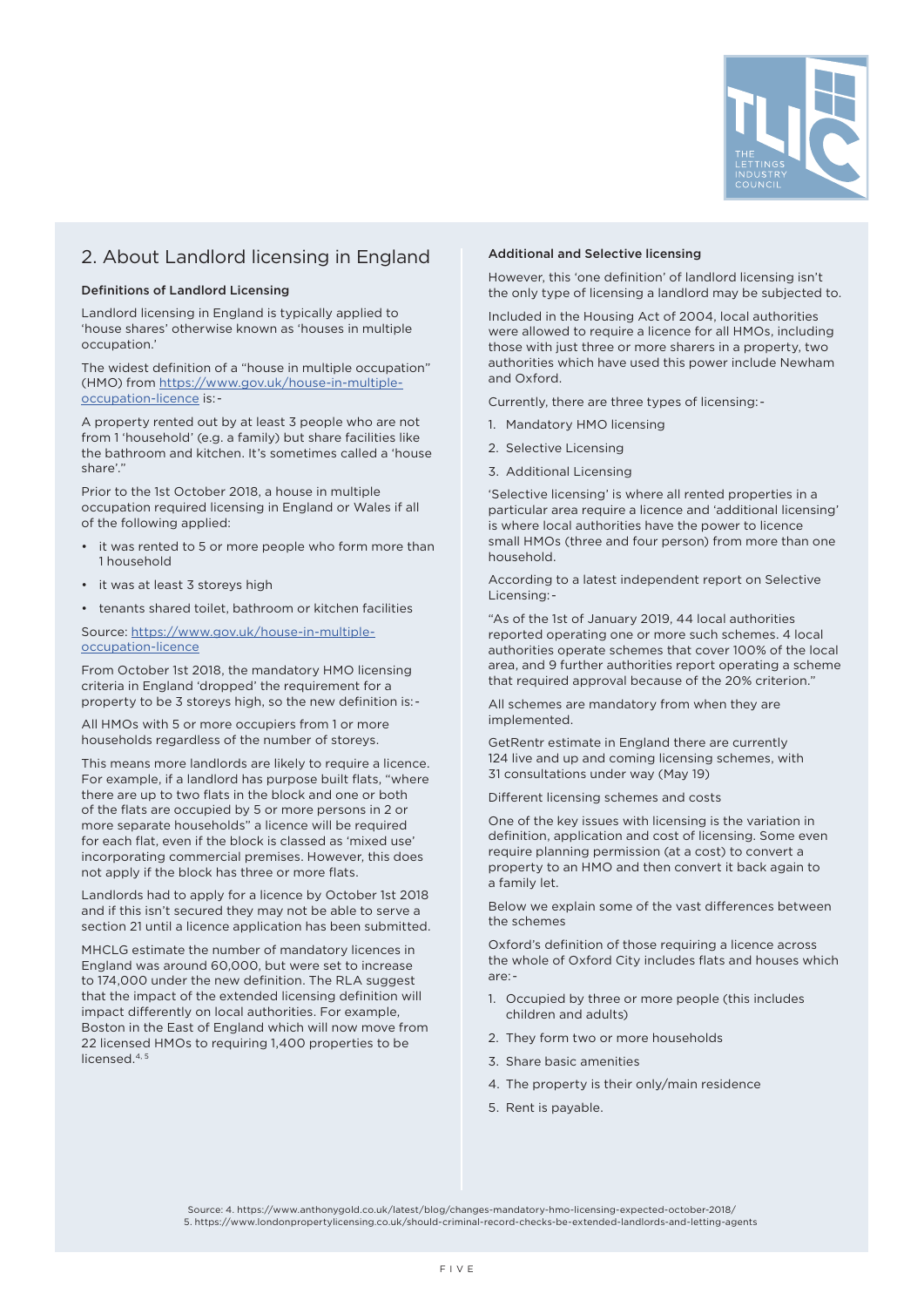#### Fees: -

Higher Rate New Application £1,550

New application for a one-year licence where the HMO has been operating unlicensed for more than 12 weeks

Standard New Application £420

New application for a one-year\* licence

Standard Renewal £197

Annual renewal where there are no management concerns or outstanding licence conditions<sup>6</sup>

Higher Rate Renewal £377

Two-year Renewal £222 Full Scheme or Five-Year Renewal £315

#### Woking

Woking Council introduced Selective Licensing for the Canalside ward, with the scheme going live on 1st April 2018. Uniquely, for landlords who applied for a licence before the start of the scheme, there would be no licensing fee charged. Likewise, licensing for newly acquired properties after the start date is also free.

The standard licensing fee for applications after 1st April 2018 is £560, lasting three years and for accredited landlords a reduced fee of £200 is payable. Renewals fees are £420 standard and £200 accredited.

## Liverpool

Liverpool implemented a 'selective' licensing scheme, as a result: "all private landlords in the city must obtain a licence for each of their rented properties".

Landlords not only need to keep properties legally and safely maintained, but also need to prove they are a 'fit and proper' person to let to tenants: -

"The scheme will ensure that licensed landlords in the city are 'fit and proper'. Before they are granted a licence we'll be asking landlords to declare convictions for dishonesty, violence or drug-related offences, or breaches of housing, landlord or tenant laws."

Fees: -

First property: £412

Each additional property: £360 Discount for members of one of our approved co-regulation organisations: £206

Every build to rent block of apartments must apply for a licence for every flat at the individual rate<sup>7</sup>:

Block of 100 flats = £20,600 Block of 200 flats = £41,200 Block of 300 flats = £61,800

## Greenwich

Royal Borough of Greenwich has implemented an "additional HMO licensing scheme, which means all HMO properties (more than 2 tenants from 2 or more households) need to be licensed, not just those under the Government's mandatory scheme." And they require a copy of criminal convictions disclosure for both the licence holder and the manager of the property.

HMO licence Fees<sup>8</sup>:-

| Fee type                                                                                                  | Normal fee       |
|-----------------------------------------------------------------------------------------------------------|------------------|
| Standard                                                                                                  | £377<br>per Unit |
| Member of the Landlord's professional<br>association or accreditation scheme                              | £261<br>per Unit |
| Enhanced (where the council have<br>discovered the HMO use and written to<br>the property owner/landlord) | £490<br>per Unit |
| Variation to a HMO licence                                                                                | f200             |
| Assistance with completing application                                                                    | £150             |

The fees are VAT exempt. The cost of the fees is a valid business expense for tax purposes.

According to James Clemmow from Savills, the additional licence for Greenwich is £377 per bedroom without accreditation, while a three bed and a five bed HMO licence would cost £1,131 and £1,885 respectively.

The council has stated that if you want to let your property to a family you will need to apply for planning permission to convert it back from C4 (HMO letting) to C3 (family letting) and will have to pay £462 to do so. This would also apply to properties where the planning permission was 'gifted' due to the scheme being retrospective.

This is the second most expensive scheme in London.

Doncaster (sign up 3rd party, pay monthly fee)

Doncaster operate a mandatory HMO licensing scheme and in addition, they run two Selective licensing schemes which cover Hexthorpe and Edlington where anyone renting a property is likely to require a licence.

They are also planning to implement further additional licensing schemes across "in parts of Doncaster Town Centre, Hyde Park, Balby North, Wheatley and Intake"

Source: 6. [https://www.oxford.gov.uk/info/20113/houses\\_in\\_multiple\\_occupation](https://www.oxford.gov.uk/info/20113/houses_in_multiple_occupation) 7. <https://www.liverpool.gov.uk/landlordlicensing> 8. [https://www.royalgreenwich.gov.uk/info/200290/multiple\\_occupancy\\_homes/937/apply\\_for\\_a\\_hmo\\_licence](https://www.royalgreenwich.gov.uk/info/200290/multiple_occupancy_homes/937/apply_for_a_hmo_licence)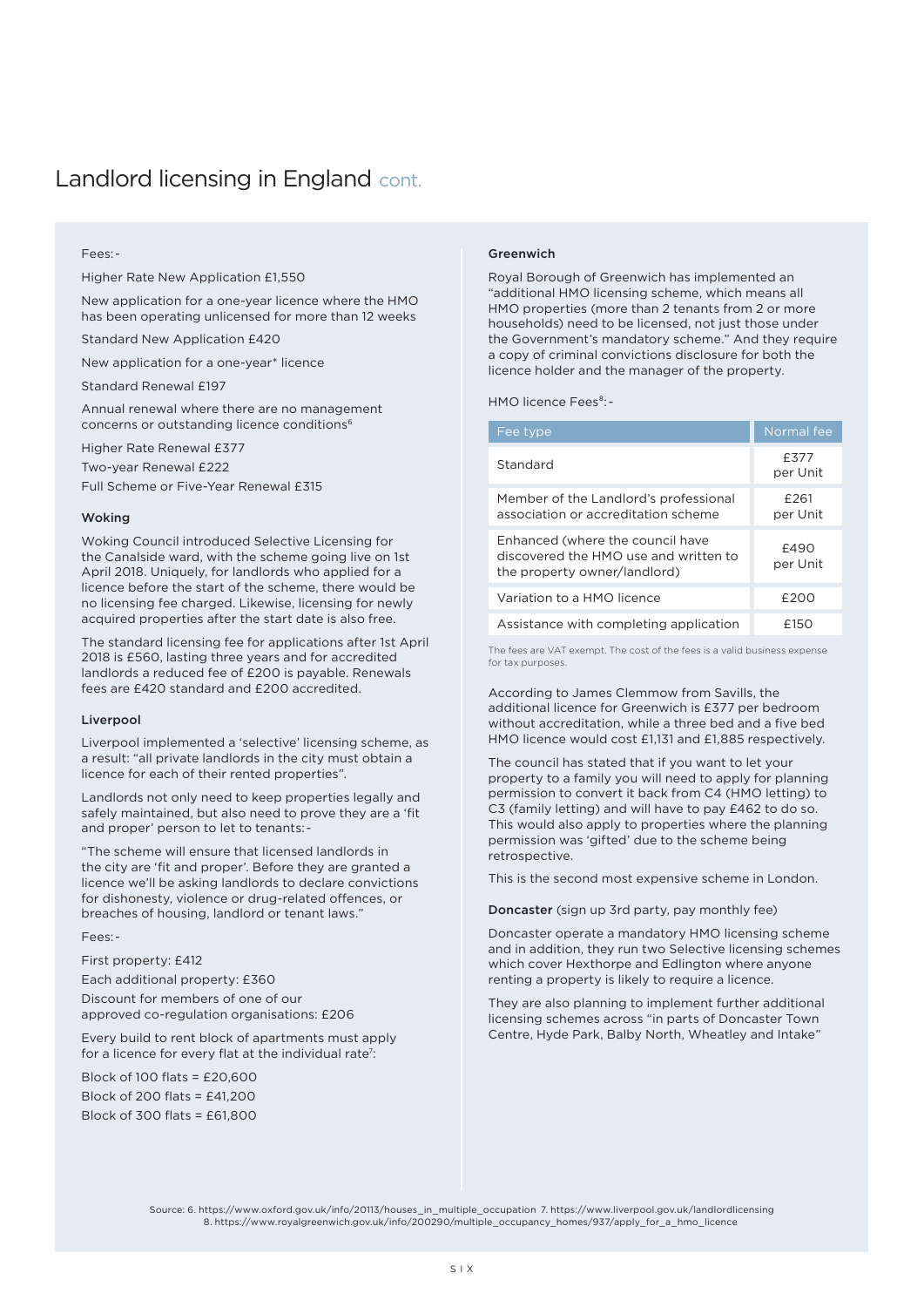

Doncaster offer a co-regulation scheme for selective licensing, delivered through one approved partner. Landlords can either pay one up-front fee to the council £245 or join the co-regulation scheme, paying a smaller initial fee (£75), registration fee (£25 plus VAT), inspection fee (£50 plus VAT) and a monthly fee (£4.50 plus VAT) to the partner organisation.

#### Fees: -

Fees are charged for licensing a house in multiply occupation and licences are valid for up to 5 years.

| New application | £800 (up to 5 bedrooms)   |  |
|-----------------|---------------------------|--|
|                 | + £55 per additional room |  |
|                 |                           |  |

Renewal\* £740 (up to 5 bedrooms) + £55 per additional room

## Southwark

This scheme fees are based on the number of bedrooms: -

HMO licence fees (mandatory & additional schemes)

£262.65 per bedroom for the first 10 bedrooms

£157.59 for each bedroom in excess of 10 bedrooms

Mandatory licences typically last for 5 years. Additional licences are typically valid up to 31 December 2020 (when the scheme ends).

This means that for a three bed property, the cost is £787.95 and for a 5 bed it's £1,313.25

Selective licences are £525.30 per flat / house (all properties) and are typically valid up to 31 December 2020 when the scheme ends<sup>9</sup>.

## Applying for a licence: key issues

As an agent or landlord, very few feel this is a simple process. The key issue is that each local authority has developed their own application process as opposed to using one and as a result there is no way of ensuring each time an application is filled you have all the information you need.

Generally the view from users is that the systems appear not to have been tested prior to launch. When a scheme is launched the Local Authority can be overwhelmed by the volume making it impossible for agents or landlords to meet the required deadline – which happened in Greenwich. When applying, some councils do not provide a facility to download a copy of the completed application, so where the system "caused errors" such as incorrect addresses, this is not always picked up until much later on in the process.

## Licence applications can take from 45 minutes to two hours

Once a landlord/agent has obtained all the information the LA requires - which in itself can be time consuming each application can take anywhere from 45 minutes to two hours to fill in. In some cases, property inspections and/or a fire risk assessment may be needed. As such the actual timescale can be much longer.

The time it takes to apply for a licence depends on familiarity with the scheme and the detailed information being requested. As per definitions and costs for licensing, the information required differs from one scheme to another.

### Lettings licensing experts explain issues with the application system

Experts in licensing applications from TLIC explain below some of the issues they face, often on a daily basis.

For example if the landlord has several properties, there is rarely a facility to fill in 'multiple applications'. This means that the name and address could have to be filled in on several separate occasions. Other online applications allow you to save landlord/agent details and then reinsert those details into another application.

An extreme example from Savills is one client who purchased a new build block in Liverpool in 2017 had to fill in 324 individual applications despite the fact the information needed for the properties within the applications was practically identical. When the block was transferred to Savills to manage in 2018 the landlord had to reapply in full and pay in full again for 324 applications to change the 'property manager' name to Savills. The licences were issued for 2 years. If the scheme renews the client will have to apply for a third time in 3 years.

A further example from Richard Tacagni at LPL also explains that occasionally council online application systems restrict landlords/agents from completing more than one application at a time. Once an online account had been created, one council system prevented applicants from starting a new licence application until the previous application had been submitted. Recently, in applying for a licence in SE London, Richard reached the last page of the licence application, tried to make the fee payment and was told there was a fault and he needed to start the process again – no indication of what the fault was and no opportunity to amend the form. The whole form was then wiped and had to be re-entered.

Source: 9. [https://www.southwark.gov.uk/home-owners-services/private-home-owners-and-landlords/property-licensing](https://www.southwark.gov.uk/home-owners-services/private-home-owners-and-landlords/property-licensi)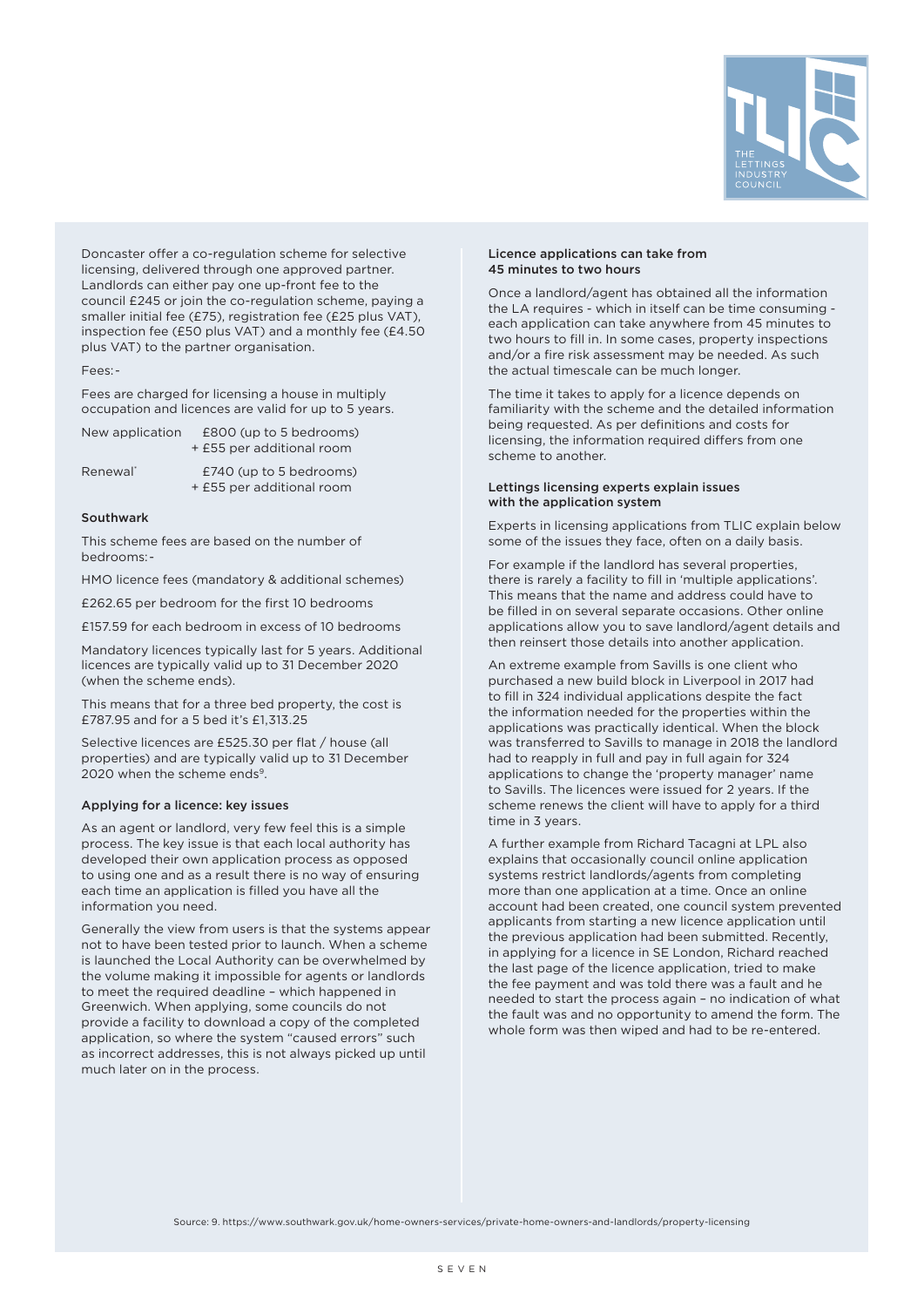The RLA has collated a series of case studies which found that via several FOI LA requests, processing times were a major issue: -

Gedling Council introduced a Selective Licensing Scheme on 1st Oct 2018, receiving £160k in licence fees from 398 applications submitted, 0 applications had been approved so far nearly 3 months after the start of the scheme. They had in addition stated that it takes the council 26 weeks to process a licence application from receipt to a decision.

Nottingham City Council estimated that it would cost them £25 million over the lifetime of the scheme and have received over £5 million in licence fees so far, and since the scheme starting on 1st August 2018, the council has received 14060 licence applications, processed 7,712 applications, and just 20 draft licences had been completed.

For HMO Licensing, Bristol City Council stated to the RLA in their FOI response that they take 730 days/104 weeks to process an HMO application from receipt to decision. Recently Bristol City Council have approved another Additional Licensing Scheme due to come into force on 8th July 2019, with a new application costing landlords £1255 per licence. This is being suggested as the one of the highest additional licensing fees in England currently.

The RLA conclude that "The majority of Local Authorities with Selective Licensing Schemes cannot provide a formula for how they calculate their fees, suggesting that costs that landlords have to pay being classed as unreasonable and excessive."

### Information requested is not consistent

There is a wider issue of being asked information that doesn't appear to have any connection to the licence (for example a landlords mortgage account number or if the tenants know to put rubbish in the bins), which if you leave blank or fill in as 'don't know,' have no bearing on whether the licence is granted or not.

This can also delay the time it takes to fill in an application, especially if an agent has to go back to a landlord.

It begs the question why it's there in the first place or what the local authority is intending to gain from having that information if it's not actually necessary.

### Requirements to simplify the Licensing Application Process

We need a system which is consistent and clearly states at the start of the application: -

What is legally required – information and documents?

### Why it's required?

What does the local authority use the information for?

For example, Hammersmith and Fulham only ask for a gas safety certificate and floorplan to be uploaded, while Greenwich requires: -

#### Greenwich

Floor plans for the property (showing layout, facilities, bedrooms and where the fire precautions are)

Latest gas safety certificate if the property has gas

Latest Electrical Installation Condition Report (EICR – previously known as Periodic Electrical Inspection Report)

Portal Appliance Test (PAT) reports if you provide portable electrical equipment such as kettles and microwave ovens

Latest Energy Performance Certificate

Latest inspection certificates and/or log book records for your automatic fire detection or emergency lighting systems, if applicable

Evidence the furniture and fittings you provide comply with fire safety regulations

Copies of current tenancy agreements

Copies of inventory lists

Copy of management contract if you use a managing agent

Latest asbestos report if there is asbestos in your HMO

Copy of criminal convictions disclosure for both the licence holder and the manager of the property

## Different local authority interpretations of a 'fit and proper person' test

Greenwich have interpreted this to require a DBS certificate from the licence holder and in the case of an agent applying on behalf of a landlord a DBS certificate from a senior director and local branch manager. This needs to be clarified as this request seems to contradict MHCLG guidance and may conflict with DBS guidelines.

Hammersmith and Fulham take a different approach asking the applicant to instead sign a declaration stating they know all persons in the application, including the Freeholder, are fit and proper persons.

Questions agents have to ask people are invasive, including: -

- Do you plan on having children during the tenancy? Having a child may create an HMO or cause a room in the property to be unusable by a mother and baby. For example, if two sharers are together and one has a baby, this would create a basic HMO and in some local authorities, this may even need planning permission to be required as well as a licence. This potentially leads to landlords being forced to discriminate against single mothers.
- Can you confirm that the freeholder of the property doesn't have any past criminal convictions? Some local authorities will ask the applicant to declare they know the freeholder hasn't committed any serious crimes or housing related offences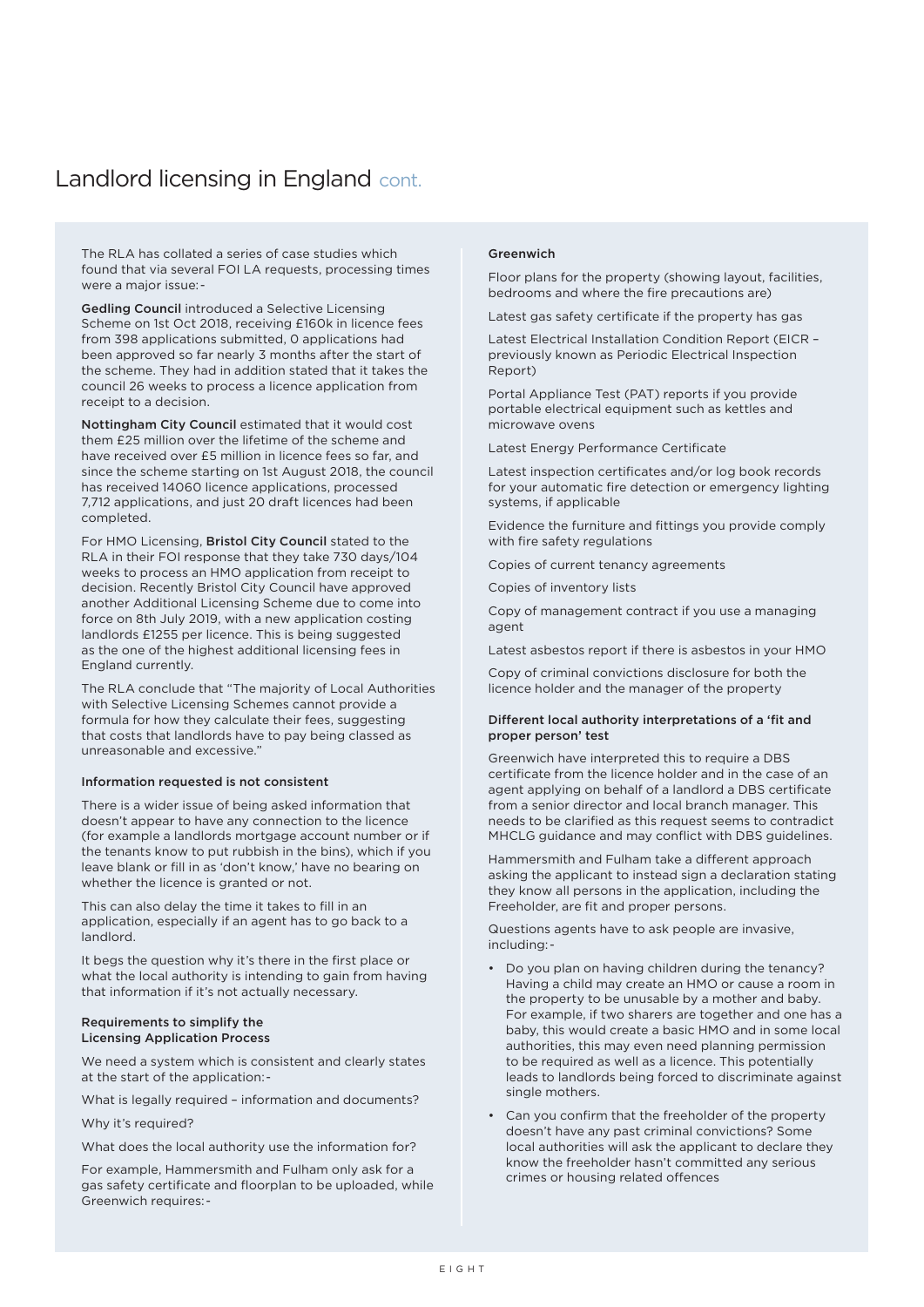

- Can you provide us with the contact details for a person at your mortgage company in case the local authority would like to discuss this application with them? Most applications will want you to specify a person they can speak to from the landlord's mortgage company.
- Can we arrange a visit to check that you are using the bins in the property correctly? Local authorities will expect landlords or managing agents to check tenants are using bins properly.

In contrast, some authorities such as Staffordshire and Dorset have worked together to create a standardised application process for a licence.

Other inconsistences are around Article 4 directives, such as Greenwich which requires planning permission to let out a property as an HMO. This costs £482 to apply online (£462 on paper) and as well as this a landlord will require a licence. If a landlord is granted an HMO (C4) permission they then need to re-apply for permission to convert the property back to a normal residential (C3) if the property is to be used as anything other than an HMO, the same costs are applied. According to LPL, Article 4 directions are having a detrimental impact on the flexibility of the PRS and this needs a separate review and Robin Stewart from Anthony Gold believes this is not actually allowed.

In addition, there appears to be confusion over who is legally responsible for ensuring an HMO licence is secured. A recent case charged a letting agent that was only finding tenants for the landlord who then failed to get the licence. Even though the agent wasn't responsible for managing the property, as they had taken the deposit and first month's rent, they were held responsible for the licence. This is despite the fact an agent in this capacity has no authority to do anything in the property including cannot arrange any works and cannot apply for the licence which also cannot be applied for until the tenancy starts as signed tenancy agreements and an inventory check in report are required.

## 3. Other costs associated with licensing schemes

The cost of licensing is also being increased by councils by making it very clear they need to attend training courses. For example, two local authorities (Sheffield and West Super Mare) require all agents attend courses, costing around £199.

In return, a certificate will be issued to approve them letting and managing properties.

However, if these courses are not attended and paid for, then Weston Super Mare makes it clear that a property will be inspected and potentially not allowed to be let.

The company they are using to run the course is: the National Landlord Code of Excellence (NLCE) and according to the council, a tender for running the course was put out, yet no-one in the industry has heard of this and other, larger organisations that currently run courses don't appear to have been included on the tender (RLA/NLA etc to confirm they weren't invited [http://](http://westofenglandrentalstandard.co.uk/organisations/#.XIJH9Sj7RPY) [westofenglandrentalstandard.co.uk/organisations/#.](http://westofenglandrentalstandard.co.uk/organisations/#.XIJH9Sj7RPY) [XIJH9Sj7RPY](http://westofenglandrentalstandard.co.uk/organisations/#.XIJH9Sj7RPY))

In addition, having researched the courses, the legal requirements they say are required are way above what's actually needed. [Add letter and Q&A from Council to back the above up].

The key question is: can, under the current law, councils demand money for training courses in return for not inspecting properties and, the second question is, is this really the way to enforce licensing?

## 4. How many licences have been issued?

It's estimated that 500,000 properties in England meet the basic definition for an HMO in England. A parliamentary briefing paper on Houses in Multiple Occupation (HMOs) for England and Wales on 14th July 2017 estimated that: -

"As at 31 March 2016, local authorities provided the Department with estimate numbers of total mandatory licensable Houses in Multiple Occupation (HMOs) at 63,950. The actual number of properties which have been issued a mandatory HMO licence is 40,970. Therefore, the current proportion is 65 per cent"

According to London Property Licensing however the figure is much higher and is set to increase under the new rules implemented in October 2018: -

Mandatory HMO licensing does not apply to all HMOs. It is restricted to certain larger properties under Part II of the Housing Act 2004 – an estimated 60,000 properties across England, although this increased to an estimated 220,000+ properties when the rules changed in October 2018.

However, due to additional and selective licensing schemes, the number of licences generated are much higher than this.

According to Getrentr, the estimated number of each type of licence in England only are:

| Total:     | 196,715 |                                                             |
|------------|---------|-------------------------------------------------------------|
| Unknown    | 38.433  | (some licence register a mix<br>of mandatory/discretionary) |
| Selective  | 117.838 |                                                             |
| Additional | 14.625  |                                                             |
| Mandatory: | 25,819  |                                                             |

Although this does not encompass all local authorities (some do not publish results) this does give a good picture for all major towns and cities.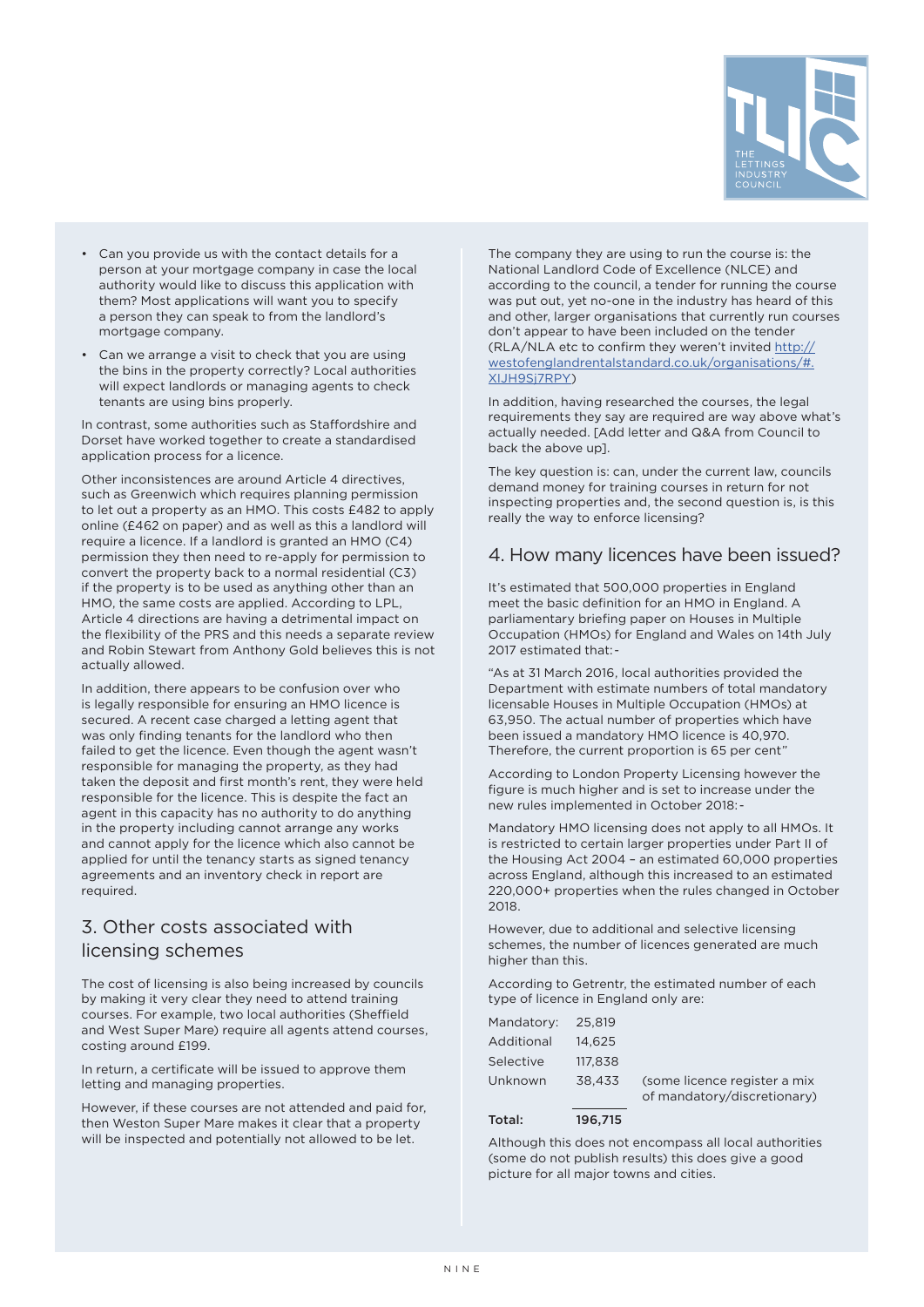On an individual council level, as at 1st September 2018, online research estimates that these are the potential number of licences and costs, but they require confirmation by the local authorities: 

Liverpool is estimated to have issued 44,000 licences (1,110 mandatory, rest selective) at an average of £500 each

Croydon is estimated to have issued 33,000 licences at an average of £750 each

Waltham Forest is believed to have issued 23,700 licences (214 mandatory) at an average of £750 each

Newham is expected to have issued 22,000 licences (516 mandatory, 2,221 additional) at an average of £400 each

Barking and Dagenham has issued 10,500 licences (36 mandatory, 300 additional) at an average of £750 each

Clearly though these numbers will have increase dramatically with the new licensing rules introduced from October 2018 and is substantially higher than the previous 40-60,000 properties expected to be licensed when the scheme was introduced.<sup>10, 11, 12</sup>

## 5. What is the average licence fee?

According to the government Parliamentary Briefing from 2017, "Local authorities are free to set their own level of fees for licence applications, the idea is that the fees should reflect the actual cost of administering the licensing scheme."

From a legal perspective, under the 2004 Act, councils can only charge an applicant a single fee for licensing, on application. The fee can cover the processing and operational costs, including enforcement. However, recent court cases cast doubt on this.

In Gaskin vs Richmond, the court agreed that letting a house is covered by the EU Provision of Services Directive. This affects how fees can be charged. They should be split into a fee for processing and a fee for operating the scheme. Unsuccessful applicants should not be charged the operational element. Both sets of fees should only cover the costs involved. This brings the 2004 Act provisions into conflict with the EU Directive.

At the start of licensing in 2006, the expectation was that the "average fee for mandatory licensing would be approximately £500. When this cost is averaged out over the five-year life of a licence, this would result in an annual cost of around £100."

Taking the estimated 40,000 licences from the Parliamentary Briefing Paper at the predicted £500 per licence, this would have generated £20,000,000.

However, these considerably underestimate the licence fee income as Newham alone raise £11,272,000, although it does suggest the 'average' of £507 per licence, which in Newham's case is in line with original estimates.

Taking the other local authorities mentioned above, applying discounts where given and weighting similar to Newham fees, it is estimated that the five boroughs mentioned alone generate just over £52,000,000, giving an average fee across all boroughs of £390.64, which is less than the original mandatory expectation of £500.

Applying the estimate of £390.64 to each of the estimated 196,715 licences in England, this means landlords have been funding schemes to the tune of £76,844,747.60, nearly four times the original estimated income generation.

However, the fees from one council to another do vary dramatically, especially when discounts are applied and, considering all councils are, in theory, implementing similar schemes, it has to be questioned why this is the case and if it is not possible to implement a similar fee structure across all councils.

Source: 10. <https://www.gov.uk/government/news/rogue-landlords-put-on-notice-as-government-announces-tough-new-powers> 11. <https://www.londonpropertylicensing.co.uk/mandatory-hmo-licensing>12. <https://getrentr.com/>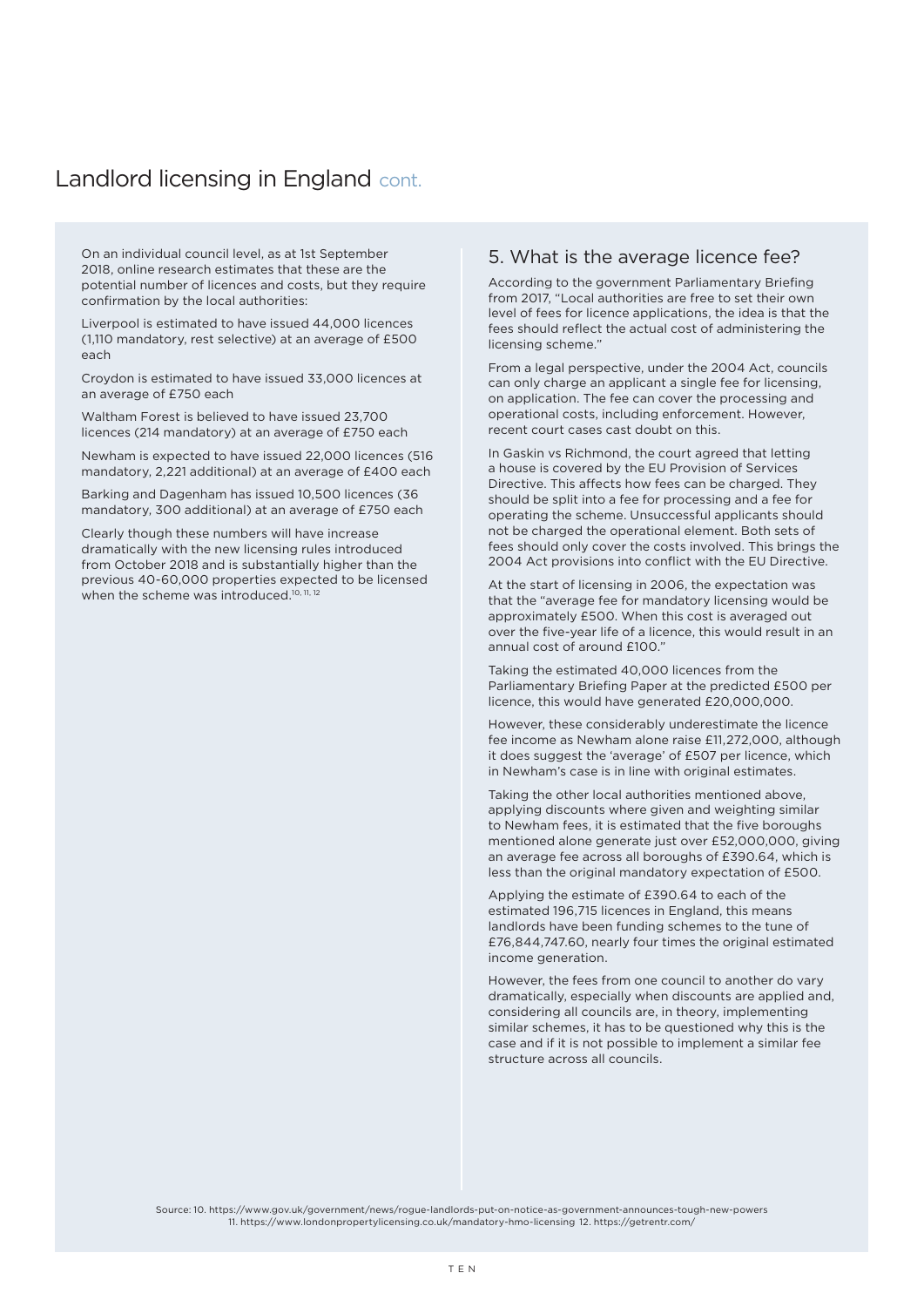

## 6. How many prosecutions has landlord licensing generated?

The key aim of licensing was not to generate income for local authorities, but to improve the condition of shared housing in the UK and especially to reduce the number of fires, but although this is difficult to measure, one way to measure it's success is to look at the number of prosecutions to see how many poor landlords and properties have been 'taken out' of the market.

Currently there is only a limited amount of publicised research on enforcement and prosecutions. However, Caroline Pidgeon MBE AM, London wide Member of the London Assembly produced a report on prosecutions taken by London councils against criminal landlords in October 2017.

The report's survey found: -

More than a quarter of councils in London (9 boroughs) failed to prosecute a single landlord for providing unsafe accommodation in 2016/17.

A further half of London's councils (16 boroughs) prosecuted fewer than 10 landlords for providing unsafe accommodation in 2016/17.

One council alone (Newham) was responsible for 57per cent of prosecutions taken under the Housing Act (2004) in London.

Brent was responsible for the second highest number of prosecutions (65), accounting for 11 per cent of all prosecutions taken under the Housing Act (2004) in London.

The number of inspections resulting in formal housing prosecutions varies significantly across the boroughs. Croydon prosecutes 0.03 percent of properties inspected, while Newham prosecutes 38 percent.

Almost 4,000 Category 1 hazards (i.e. those representing the most serious risks to tenants) were identified in London's private rented sector properties in 2016/17 alone.

On average, London boroughs inspected one in every 45 homes in the private rented sector using the Housing Health and Safety Rating System (HHSRS)

Caroline Pidgeon concluded: -

The increased number and profile of private renters has done little to improve conditions in the sector, which remain highly variable. Around a third of homes fail to meet the Government's Decent Homes standard.

## And

In 2016, I conducted a survey into the enforcement of standards in the private rented sector by local authorities, which established that enforcement was highly variable. This remains the case. Cuts to Local authority budgets have reduced the resources available to tackle landlords who provide poor or unsafe living conditions. The resulting patchwork enforcement has left thousands of Londoners at the mercy of rogue landlords.13

In addition, there is useful data on London, thanks to the Mayor's 'rogue landlord and agent' database. GetRentr have aggregated the information on the site to help understand how many prosecutions have been generated since January 2017 93 cases (out of 1552 total as of 08 Jan 2019), generating £2,965,195 in fines, with an average of £4,278 per offence<sup>\*</sup>.

\* At time of writing, not all councils have added their data to the Mayor of London's database, and those that have, cases do not cover the same periods (for example, cases in Barnet and Enfield started appearing in December 2018). This means the prosecution rates are not comparable between boroughs from this dataset and would require FOIs to get a fuller and comparable picture.

More recently, the RLA's PEARL Research has shown that:-

- 53% of local authorities do not have a policy in place for issuing a Civil Penalty Notice against a private landlord or letting agent
- Local Authorities have collected £621,760 in Civil Penalty Notices against private landlords, across the Local Authorities that have served a Civil Penalty Notice, the average amount levied was £6,392
- Only 11% of Local Authorities have issued a Civil Penalty Notice against a private landlord or letting agent and only 332 Civil Penalty Notices in 2017/2018 were issued in England against private landlords, with the majority of these notices being served from Local Authorities in London.

They believe these figures prove that it is a "postcode lottery" when it comes to implementing and using Civil Penalties by Local Authorities and even if issued, the money may not be collected with "28% reporting that they had not collected any of the monies owed." They conclude that "analysis of the introduction of Selective Licensing schemes across 32 Local Authorities against complaint and enforcement data shows that there was no significant difference in the before or after the introduction of the scheme."

Source: 13. [https://d3n8a8pro7vhmx.cloudfront.net/ldlondon/pages/2177/attachments/original/1508957318/](https://d3n8a8pro7vhmx.cloudfront.net/ldlondon/pages/2177/attachments/original/1508957318/Caroline_Pidgeon_AM_Rogue_Landlords_Report.pdf?1508957318) [Caroline\\_Pidgeon\\_AM\\_Rogue\\_Landlords\\_Report.pdf?1508957318](https://d3n8a8pro7vhmx.cloudfront.net/ldlondon/pages/2177/attachments/original/1508957318/Caroline_Pidgeon_AM_Rogue_Landlords_Report.pdf?1508957318)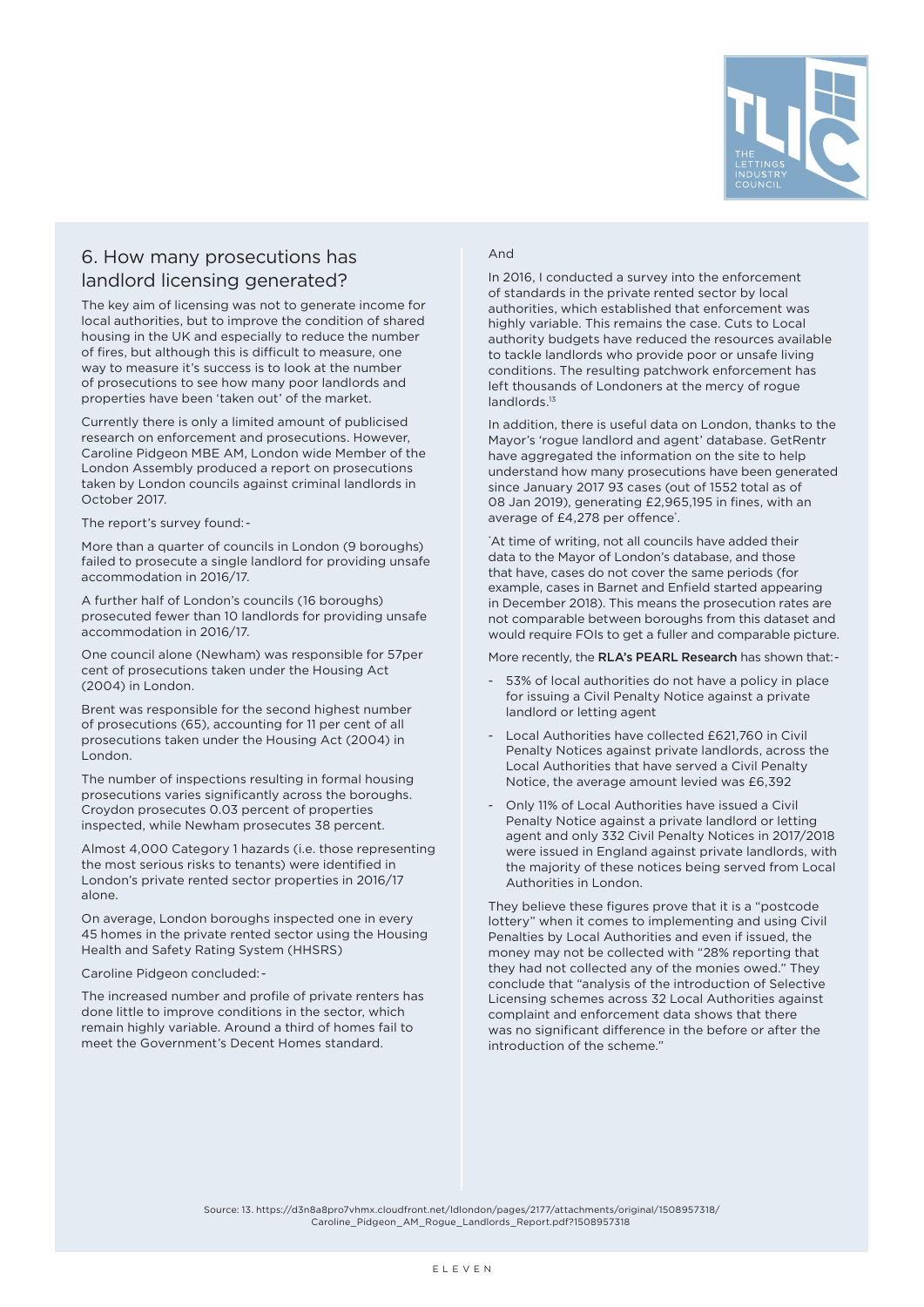## 7. What is the cost of licensing versus the number of prosecutions?

It's clear that with over 500 prosecutions taking place in London, the changes have made some impact and raised an average of £4,485 per prosecution. However, it is important to note that this money, unless a civil penalty goes to the Treasury, not the Local Authority.

Essentially it could be argued that licensing is costing compliant landlords £76,844,747.60, money which they could be investing into repairing and improving property condition but is not currently having as big an impact on rogue or non-compliant landlords as hoped.

Bearing in mind the PRS is still constantly criticised for not delivering safe and legally let properties and continues to operate like the 'wild west', it is clear that licensing has done little, if anything, to improve the view of the sector.

Taking a case of an individual borough, Newham has generated over £11 million revenue from landlord licensing which has funded 1225 cases and 450 simple cautions. The council admits though that despite raising this money and funding this many cases, it estimates that 10,000 properties in the area still have Category 1 hazards.

## 8. What difference has licensing really made?

The government's recent consultation on HMOs concludes that the:

"licensing of HMOs has: …helped tackle overcrowding, poor property management and the housing of illegal migrants. Partly as a result of these improvements, the issues have now moved to smaller HMOs. This is because the market has grown and rogue landlords are choosing to let smaller HMOs to avoid the licensing requirements of larger properties and the attention of enforcement authorities"

However, there is little evidence to support this conclusion. Currently there are three reports which have attempted to review the success of licensing schemes and their conclusions are summarised below.

## Report 1: [MHCLG: Evaluation of the Impact of HMO](https://webarchive.nationalarchives.gov.uk/20120920022551/http:/www.communities.gov.uk/documents/housing/pdf/1446438.pdf)  [Licensing and Selective Licensing, 2010](https://webarchive.nationalarchives.gov.uk/20120920022551/http:/www.communities.gov.uk/documents/housing/pdf/1446438.pdf)

This paper was fairly extensive, (over 270 pages) and included bespoke surveys on 69% of local authorities in England implementing licensing schemes (including those carrying out selective licensing) and 12 local authority case studies.

Overall the conclusion was that licensing was a 'success', however, many of the actual statements in the report suggest their research was inconclusive and seemed to 'assume' rather than evidence positive change.

## For example: -

Physical condition. The exact number of properties where landlords have carried out improvement to the physical condition of the property as a direct result of licensing is unknown. However, LAs, landlords and tenants reported that various works had been carried out to HMOs as a result of licensing. A good proportion of mandatory licensable HMOs will now have fire safety measures installed, additional bathrooms and toilets, up-to-date gas safety inspections and improved electrical wiring.

Tenants. Students living in shared accommodation that fall inside the mandatory licensing threshold were most likely to experience the impact of licensing… Many of these HMOs were accredited, so were already of a fairly good standard generally, but licensing would have ensured the installation of fire detection devices, which many lacked before licensing. Young professionals and other employed people can usually afford good quality HMO accommodation and are likely to have seen little change as a result of licensing.

There are clear statements where licensing hasn't made a difference: -

Migrant workers tend to live in HMOs that fall outside the mandatory licensing threshold. Too many of them are living in overcrowded conditions with few amenities. Mandatory licensing has not tackled the problem landlords that continue to exploit migrant workers who need affordable basic accommodation.

Standards of management. Tenants reported little change to the overall management of HMOs.

The report also concluded that these areas were not working well: -

- 1. Inconsistency between Local authorities. The paper stated back in 2010 that "Licensing is mandatory and landlords are entitled to expect a higher degree of consistency" but little has been done to achieve this.
- 2. Bureaucracy. Licensing is largely an administrative process but it is made inefficient by the increased amount of bureaucracy associated with it. Officers are issuing notices when simpler forms of communication may be more expedient.
- 3. Lack of resources. Many authorities are struggling to find sufficient resources to licence, inspect, and carry out enforcement work. Some are therefore prioritising their workload by licensing based on the application form only. Others are concentrating their limited resources on HHSRS to the detriment of licensing.
- 4. Licensing and the Housing Health and Safety Rating System (HHSRS). Licensing without HHSRS inspections has meant that licensed HMOs are not always free from Category 1 or 2 hazards. Yet, carrying out HHSRS inspections as part of the licensing process has led to confusion for landlords who expect to comply with prescribed HMO standards and do not fully understand the risk based approach associated with HHSRS or how it relates to their HMO licence.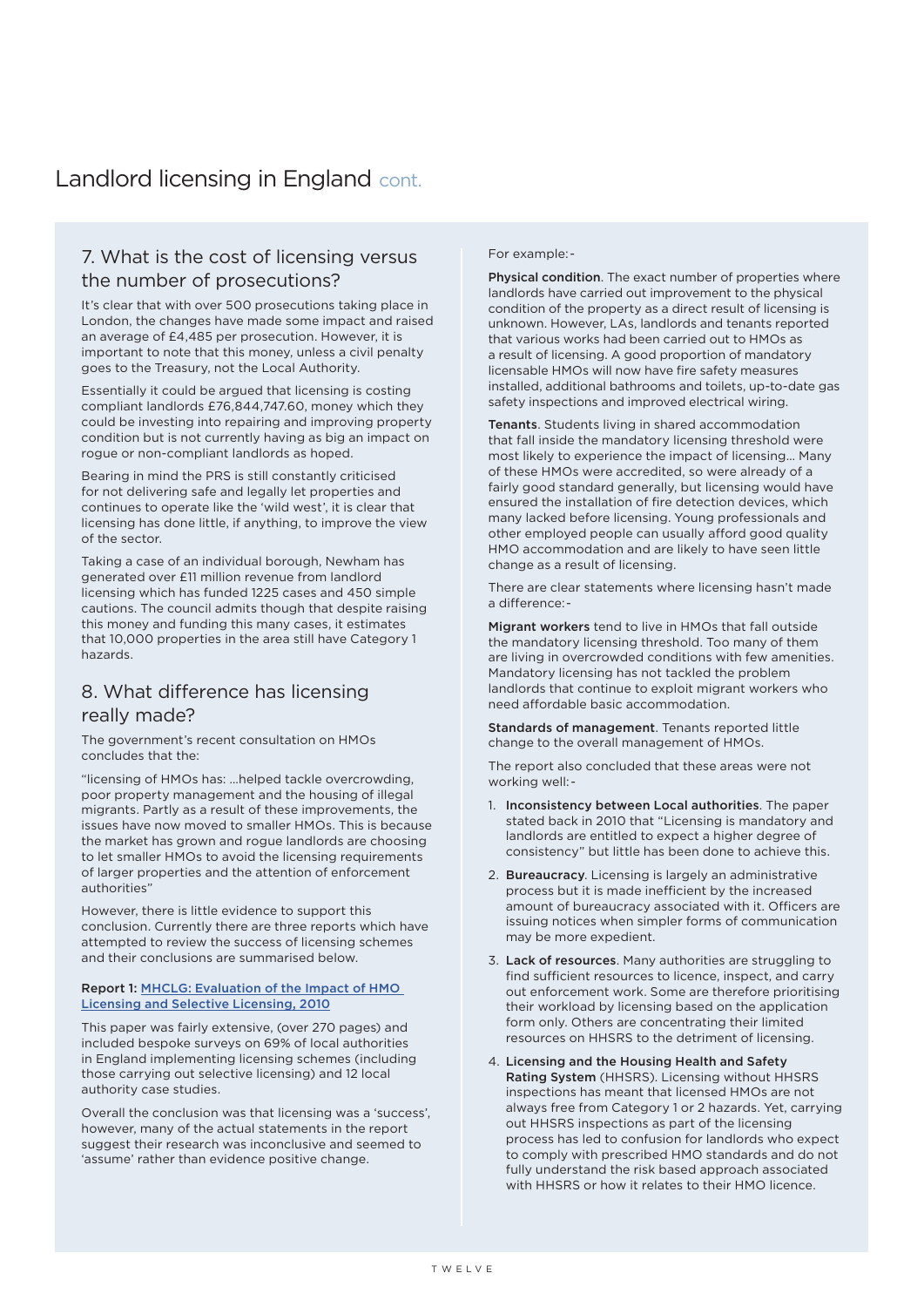

- 5. Communication between LAs and HMO landlords. There has been a great deal of communication between LAs and landlords during the course of licensing. However, the type of information provided to landlords, and the way that they have been consulted about certain aspects, has left a lot to be desired.
- 6. Lack of tenant engagement. Very few tenants were aware of licensing or knew what it meant in terms of their tenancy. This was because local authorities varied in the level of information that they disseminated to tenants.
- 7. Publicity about licensing. The national advertising campaign produced a confused message about licensing for tenants and landlords resulting in an increased work load for local authorities.
- 8. Prosecutions. Local authorities have been slow to carry out enforcement action against unlicensed landlords. Therefore, there have been very few landlords prosecuted for operating unlicensed HMOs. Unscrupulous landlords have continued to operate these properties under the radar in authorities that have concentrated on licensing rather than enforcement.
- 9. Management orders. There were two main issues with management orders. Firstly those few authorities that were prepared to use them thought that they benefited the landlord rather than the local authority and secondly, authorities were avoiding setting them up as they were considered resource intensive.

Although selective licensing was reviewed in this paper, it seemed too early and evidence was poor to come to any major conclusions.

This paper was published in 2010 and many of the criticisms of the licensing schemes are still relevant today – nine years later.<sup>14</sup>

## Report 2: [Environmental Health News](http://www.ehn-online.com/news/article.aspx?id=10582)

A special EHN investigation in 2013 revealed that the 16 English local authorities with selective licensing regimes have prosecuted 217 landlords for failing to obtain a licence and 87 landlords for HMO and hazard offences.

The report suggested that selective licensing schemes were being utilised to:-

- 1. Fund the recruitment of housing officers
- 2. Drive up standards in the PRS
- 3. Prosecute hundreds of rogue landlords

According to the report Stephen Battersby, former CIEH president and chair of National Private Tenants Organisation, stated 'The survey seems to indicate that selective licensing was an effective tool to improve conditions in the private rented sector and reduce antisocial behaviour.'

The report concluded: -

- 1. Newham took more legal action than any other council.
- 2. Leeds, which introduced its scheme in October 2009, prosecuted 42 landlords for licence offences and six for HMO and hazard offences.

But it also stated that Hartlepool, Hyndburn and Bristol hadn't at the time prosecuted any landlords, while Durham didn't respond to the survey.

As far as investing income earned from licensing: -

- 1. Six of the authorities had self-financing fee structures, enabling them to recruit 28 additional housing officers.
- 2. Blackpool (charging £670 per licence) recruited eight extra housing officers
- 3. Newham, (charging £500 per licence) recruited six extra housing officers.
- 4. Thanet recruited six officers.

However, Blackburn, Gateshead, Hyndburn, Wolverhampton, Sunderland, Salford and Stoke did not employ additional members of staff.

Feedback from the Local authorities suggested that improvements had been made,

- 1. Leeds -said enforcement action had forced a minority of landlords to 'sell their properties and leave the area' and there is now 'less churn of properties in the area' and 'void rates have slightly reduced'. Evidence also indicates fewer incidents of anti-social behaviour in the area and waste, fly-tipping and graffiti complaints have fallen.
- 2. Stoke, which has one scheme covering 900 homes in the Tunstall area of the city, said all landlords have had to pass a 'fit and proper person test'. Nearly all the properties in the licensing area had either category 1 or 2 hazards so action was taken against the landlords. 'Only three landlords have had to have an improvement notice served on them for failing to carry out the works, all other landlords have completed or are completing repair work.'
- 3. Blackburn, said it had inspected all licensed properties and has required landlords to carry out work in a large number. All landlords have been required to meet gas safety and electrical safety minimum standards.
- 4. Hartlepool said statistical analysis indicated that there had been a reduction in anti-social behaviour, a reduction in long-term empty homes and a reduction in the number of complaints about disrepair and housing.

Source: 14. [MHCLG: Evaluation of the Impact of HMO Licensing and Selective Licensing, 2010](https://webarchive.nationalarchives.gov.uk/20120920022551/http:/www.communities.gov.uk/documents/housing/pdf/1446438.pdf)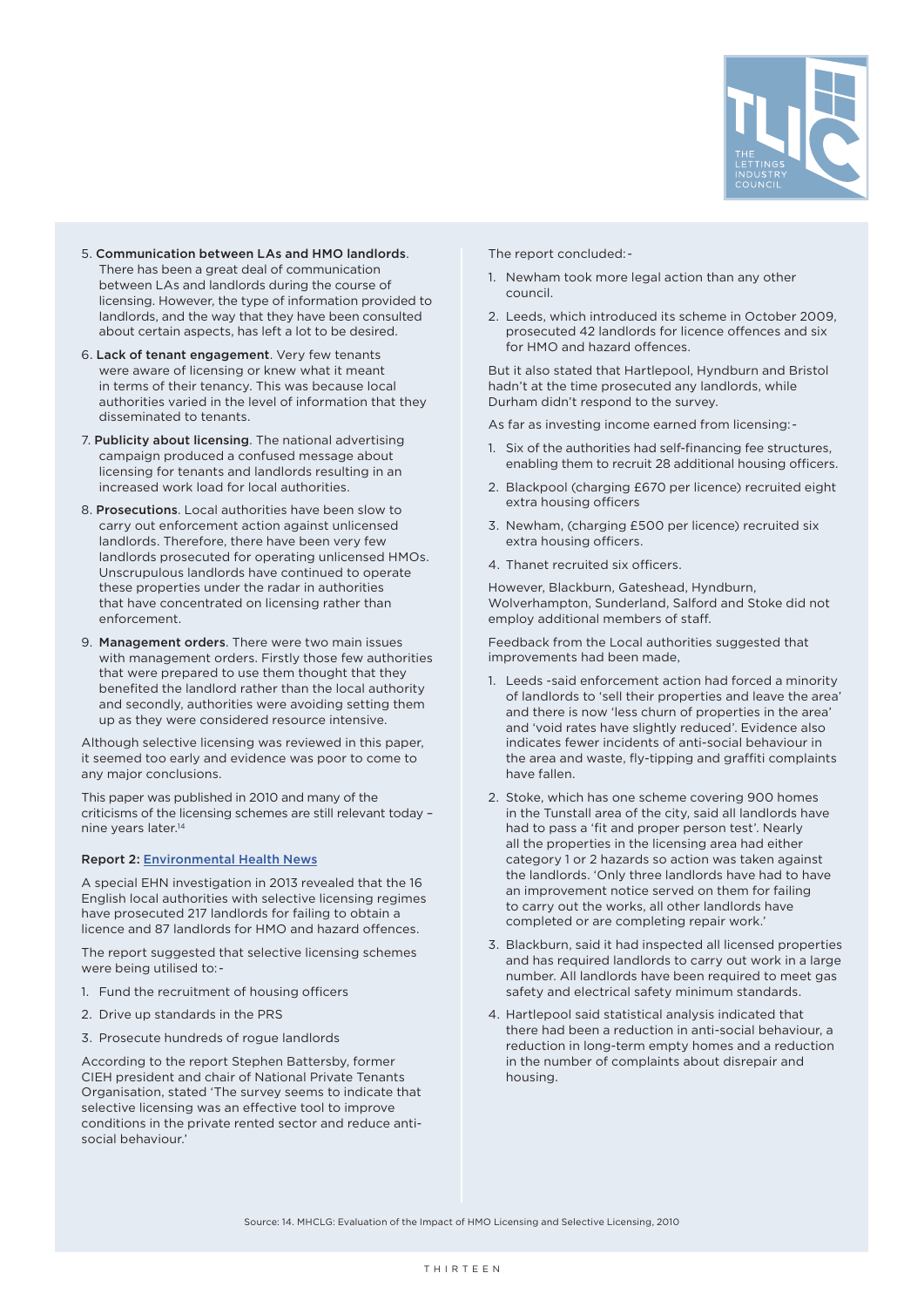- 5. Newcastle, which has two schemes, said a number of landlords had sold their properties and 'more reliable landlords' have started to carry out refurbishment works. 'Thirteen properties have been the subject of management orders, one was sold as a consequence, the remainder have had fit and proper property managers appointed. Landlords are keen to work with the council and we have had fewer complaints about property conditions and management practices since licensing standards were introduced.'
- 6. Middlesbrough said the number of anti-social behaviour incidents fell by 26 per cent between 2006 and 2008.
- 7. Blackpool said a number of landlords failed its 'fit and proper person' test and the inspection programme led to improved conditions.
- 8. Gateshead, which has three schemes, said the turnover of residents in the licensing area has reduced over the five-year period and that the number of empty properties in the area has nearly halved. Antisocial behaviour rates have reduced and the number of properties that meet the decent home standard has increased.

However, even though some progress has clearly been made in these areas to drive up standards due to selective licensing, Bob Mayho, CIEH principal policy officer, "warned that the process was too costly and bureaucratic." and 'Many colleagues working to improve standards in the private rented sector tell us that the licensing approach is fraught with difficulties and carries with it, high levels of bureaucratic burden,'

### Report 3: [Closing the Gap – University of Kent and Bristol](http://www.ehn-online.com/news/article.aspx?id=10582)

This report was commissioned by Shelter to look at the gap between existing legislation which may make housing less safe; set out where lack of enforcement 'undermines' existing legal protections and to identify legal remedies to strengthen tenant protection.

The report concluded that the law in relation to the condition of a property is a 'mess'. The view was the law was out of date and enforcement was 'variable' - in some cases even just of 'symbolic value'.

#### Report 4: Generation Rent research

In an email from Generation Rent, the reported that: -

"just one in every 20 private renters who complain to their council about poor living conditions gets protection from a revenge eviction. Even when councils find serious hazards, just 1 in 5 tenants are protected."

In addition, they stated that

"if you complain about black mould in your bedroom or water dripping from light fittings, you've got just a 5% chance of the council forcing your landlord to make a change."

These conclusions suggest that licensing hasn't had the impact originally hoped for.

## Report 5: A Licence to Rent

In a recent report by the Chartered Institute of Housing [and Chartered Institute of Environmental Health](http://www.cih.org/resources/PDF/Policy%20free%20download%20pdfs/A%20Licence%20to%20Rent%20-%20selective%20licensing.pdf), they summarise that "whilst property and housing management standards are by no means universally poor, they are highly variable, and at the bottom end of the market there is a particular issue with poor property conditions and the presence of unscrupulous, exploitative landlords." From their perspective, it is down to Local authorities to drive up and one route is via Licensing.

Their research into the value of licensing involved 20 councils running 27 schemes, including three borough wide schemes.

They concluded that "Selective licensing schemes are successful at improving housing conditions." And that the schemes had identified that "between 69-84% of properties in licensed areas needed works to be done to bring the properties up to a decent standard." They believe that licensing was "largely fair to landlords" and that it promoted better working relationships between landlords and the LA.

In addition their research suggested that: -

- 1. Identifying unlicensed properties was successful
- 2. Although prosecutions are low this was due to a cautious, encouraging good practice approach

However, they also concluded that "Licensing fees vary significantly from scheme to scheme and do not always reflect the true cost of scheme administration."

And that<sup>1</sup>

Not all schemes focused enough on property condition, with some focusing too much on property management

There needs to be a more "proactive approach to housing inspections" as opposed to "relying on tenants to make complaints to the council."

There is a requirement for more "formal guidance or best practice" for councils to run licensing schemes.

The report also covered requirements for successfully running licensing including high level local support and a clear understanding of the outcomes to be achieved as well as working with other organisations to identify issues, such as the police.

Newham has been and the forefront of Licensing and this feedback is from Russell Moffat who was part of the team that implemented the scheme and an agent, Chris Baker from McDowalls who was proactive in supporting it: 

### Report 6: Selective Licensing Review

This was an independent review of the use and effectiveness of selective licensing on behalf of the government, to assess: -

- Whether the powers selective licensing provides are sufficient to deliver the intended outcomes
- To identify the mechanisms by which licensing achieves its aims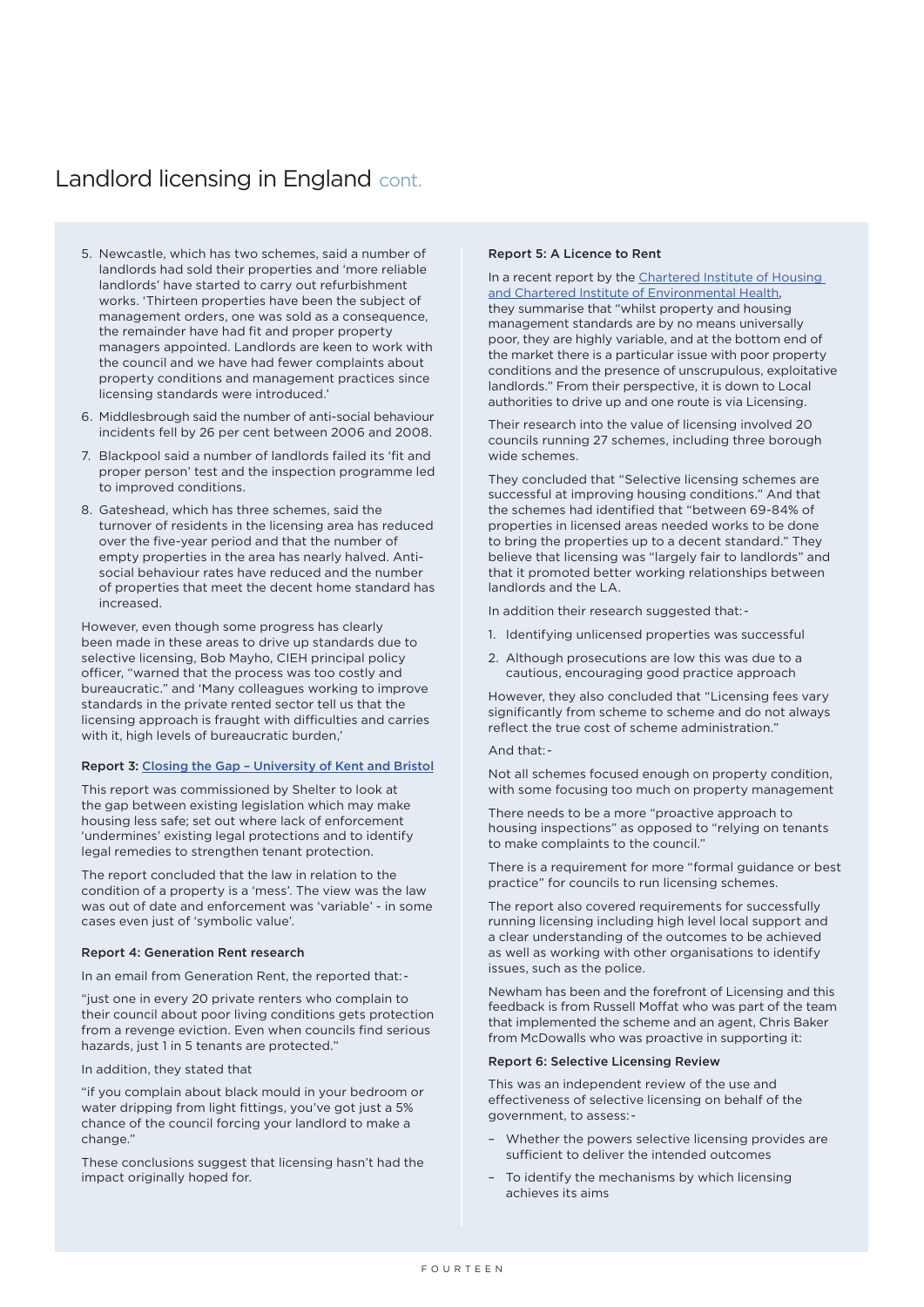

- To seek commonalities of successful schemes
- To identify issues impacting on the effectiveness of selective licensing.

In addition, it set out to objectively establish whether selective licensing achieves its intended outcomes, through analysis of publicly available data

The review concluded that: -

"The report finds that selective licensing is an effective tool when implemented properly, and identifies a range of areas where the operation or implementation of selective licensing schemes could be improved."

The report suggests that of the Local Authorities that have introduced selective licensing: -

"With a single exception, local housing authorities with schemes in operation considered their schemes to be at least "fairly effective" in tackling one or more of the issues licensing was introduced to address. Of the responses to this question, 41% were "very effective", 51% were "fairly effective" and only 9% were "fairly ineffective" or "very ineffective".2 The figures clearly suggest that, in the opinion of authorities currently operating schemes, selective licensing is an effective policy tool."

The report identifies key characteristics of effective schemes are<sup> $\cdot$ </sup>

- Careful planning, in particular with respect to anticipated costs and also to mitigate the potential impact of underestimating the number of licensable properties;
- Well thought through and diligent approach to evidence gathering and consultation;
- A realistic approach to area definition with boundaries carefully drawn to focus onareas with demonstrable problems, although it was clear that problems couldgenuinely be district wide in some authorities;
- Licensing forming part of a wider suite of communitybased measures aimed at effecting change consistent with the aims and objectives of selective licensing, with a clear political will to support the scheme;
- Effective engagement with both landlords and tenants, but especially raising, through dialogue and training, landlord awareness of their responsibilities;
- An inspection regime that is robust, consistent and targeted – dealing with contraventions firmly but fairly, where possible dealing with the worst first;
- Regular and open publication of progress against targets and outcomes - this encourages trust and support from stakeholders

They did identify some issues which included the following (more are listed in the report): -

They are not permitted to include conditions on the licence relating directly to property conditions, despite that often being the key reasons for designation.

Have to give 24 hours' notice for formal action under the Housing Health and Safety Rating System (HHSRS).

Difficulties identifying the true extent of the private rented sector, although most reported finding more privately rented properties than anticipated.

The process of making a designation is perceived to be highly complex and unnecessarily bureaucratic, requiring significant time, money and other resources.

Size of the scheme - as schemes get larger, any problems caused by unanticipated circumstances are magnified. Many costs cannot be set directly against the licence fee (e.g. landlord training, tenant support, increased workload for the legal department) and the larger a scheme is, the more problematic resourcing such services can prove.

Larger schemes also tend to suffer particular difficulties with recruitment and retention of staff. Any inadequacies in initial fee setting can be severely exposed.

Inflexible licence fees - most licence fees take no account of the remaining time of the licensing designation, with landlords required to pay the full cost of re-licensing after holding a licence for a short time only. This can result in understandable resentment and increased noncompliance from landlords.

The largest single cost of operating a scheme is staffing; setting a fee too low can have significant consequences – usually a reduction in the percentage of properties inspected, delays in issuing licences etc.

Several respondents reported that completion of the application form was often undesirably onerous, with a typical application form comprising 15-25 pages. The length is dependent on the extent of information required by local authorities in addition to extensive mandatory questions required by legislation. Many considered several of these mandatory questions to be of limited relevance or utility.

This independent report is primarily based on evidence provided by a range of stakeholders through a series of detailed depth interviews, in addition to the results of an online survey sent to every local authority in England.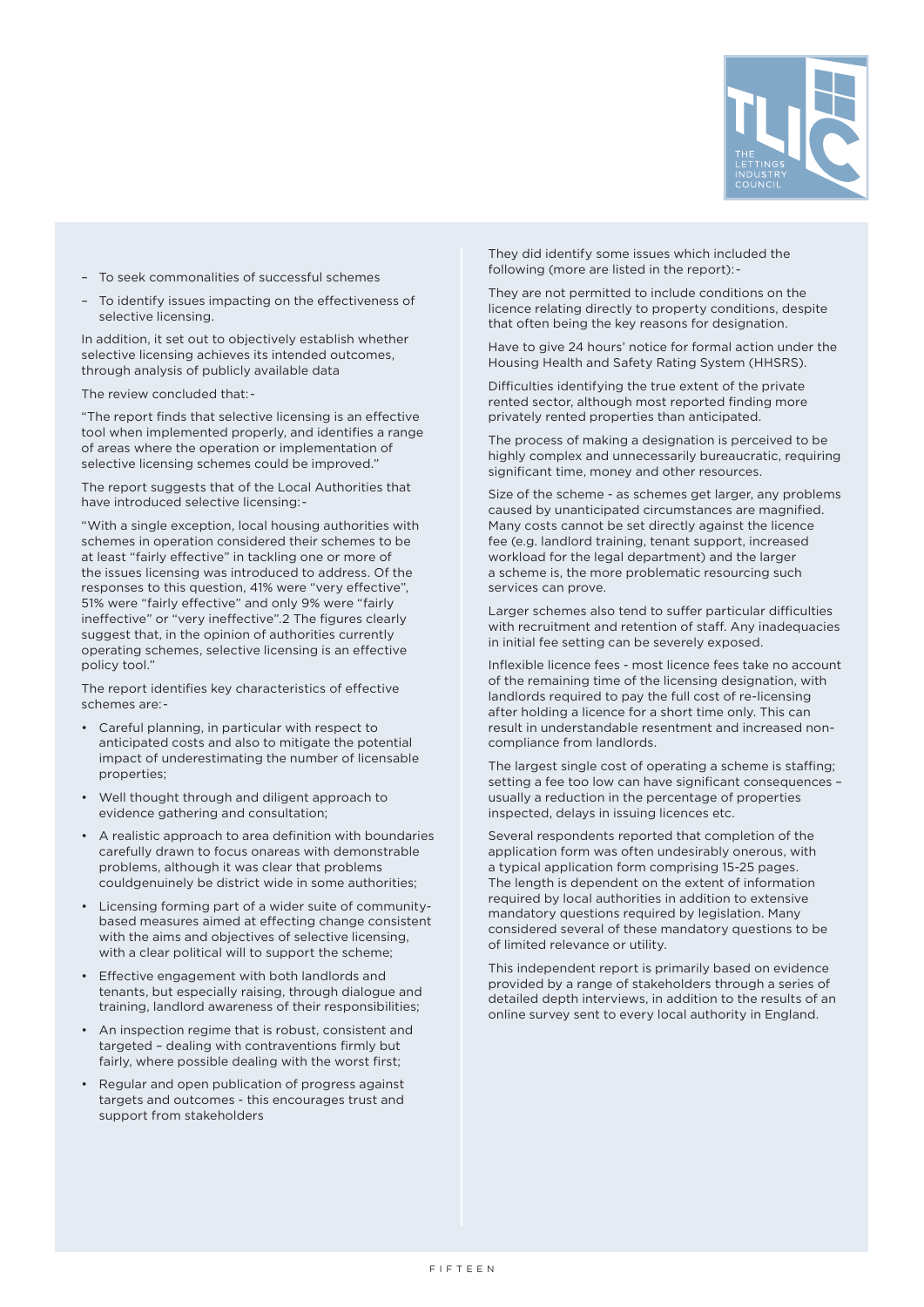## 9. Views from TLIC members and reports on Licensing

These range from making licensing more consistent, though to scrapping selective and additional licensing altogether and replacing with a Property MOT.

Metatstreet's summary on the current licensing schemes

Property licensing is an important tool in local efforts to improve standards in the private rented sector, as well as helping to address problems such as anti-social behaviour and poor property management which can have a significant impact on local areas.

However, licensing is clearly not a 'catch all' solution, and some of the criticisms raised… in relation to schemes that are overly bureaucratic; insufficiently targeted; and poorly enforced are valid where the approach has not been well designed and implemented. To maintain effectiveness and legitimacy, large-scale licensing schemes should be:

- backed by robust, targeted enforcement, and
- part of a wider strategy to improve the PRS and/or tackle ASB.

## Chris Baker – McDowalls Agents

Operating within our local borough of Newham, we see the awareness of possible prosecution from non-compliant landlords as vital. Local communities and landlords operating within this borough have slowly woken up to the risks involved and the fines they are facing.

When landlords are prosecuted others fall into line as the word spreads. For compliant landlords we have found working with the Local Authority useful but in the past 12 months Newham's dialogue with landlords has fallen away completely. In our view, licensing fails without effective dialogue and enforcement.

## Will local authorities be able to continue to charge to run and enforce licensing schemes?

In a recent case "R(Gaskin) vs LB Richmond Upon Thames(2018) EWHC 1996 (Admin) the High Court" overturned a prosecution against Mr Gaskin and gave substantial guidance on fees and other points associated with HMO licensing, and by implication selective licensing, schemes under the Housing Act 2004.

According to David Smith from the RLA, local authority: -

- 1. Licence renewals can only ask for the information set out in the relevant regulations
- 2. Currently include substantial elements of enforcement and management activity in their licence fees and this decision suggests they may not do so.

This suggests schemes may have to be dropped and, worse for councils, that they may have to refund licences already paid for.15

In order to comply with the directive, councils should be charging a two-part fee, with unsuccessful applicants being refunded the second part. In practice, few councils operate fees in this way, and, it is far from clear whether even a two-part fee would be allowed by the 2004 Act. As it stands, most councils' fee structure are likely to be unlawful, although most councils are now aiming to move to a two part fee and they have been provided with a directive along with a presentation from Adrian [Chowns of Coventry City Council](https://gallery.mailchimp.com/e577a620afac5c7a87c8c1044/files/ecfd2a87-df73-4c5a-b268-4a30824c96d4/Coventry_presentation.01.pdf)

#### Chris Baker – McDowalls agents

The cost per licence has been rising over the last five years and there is rarely an "early bird" introduction fee as landlords have benefited from in the past. Landlords are generally willing to pay £500 every five years and although reluctant to pay, it is a necessary cost. However, as costs rise past this point landlords tend to see it more and more as a money-making exercise from the local authority. They will still comply but there is less goodwill from landlords as a result of them feeling it operates as a local tax. Given that licensing schemes all arise out of statute why the cost should vary by area so dramatically when the same laws are being applied by councils up and down the country is a mystery. We appreciate that London councils generally face higher staff and running costs, but believe it must be possible for a limit on the cost per licence.

#### Conclusion about the current schemes/sustainability

Every Local Authority in England runs a mandatory Licensing scheme for Houses in Multiple Occupation. They can also apply to the government to run selective and additional licensing schemes.

Below we have summarised various views from the industry, academics and members of The Lettings Industry Council with regards to whether licensing should continue or take on another form. John Stewart, Policy Manager from the Residential Landlords Association

If discretionary licensing is to continue it must:

- Be small-scale
- Have clear objectives
- Have properly resourced application system and processing
- Have clear targets for issuing of licensing and apply tacit consent
- Have a transparent and lawful fee structure
- Have lawful conditions
- Be properly enforced
- Report annually against finance and objectives

Source: 15. [https://news.rla.org.uk/blog-gaskin-hmo-case-could-have-far-reaching-implications-for-licensing-schemes/](https://news.rla.org.uk/blog-gaskin-hmo-case-could-have-far-reaching-implications-for-licensing-sche)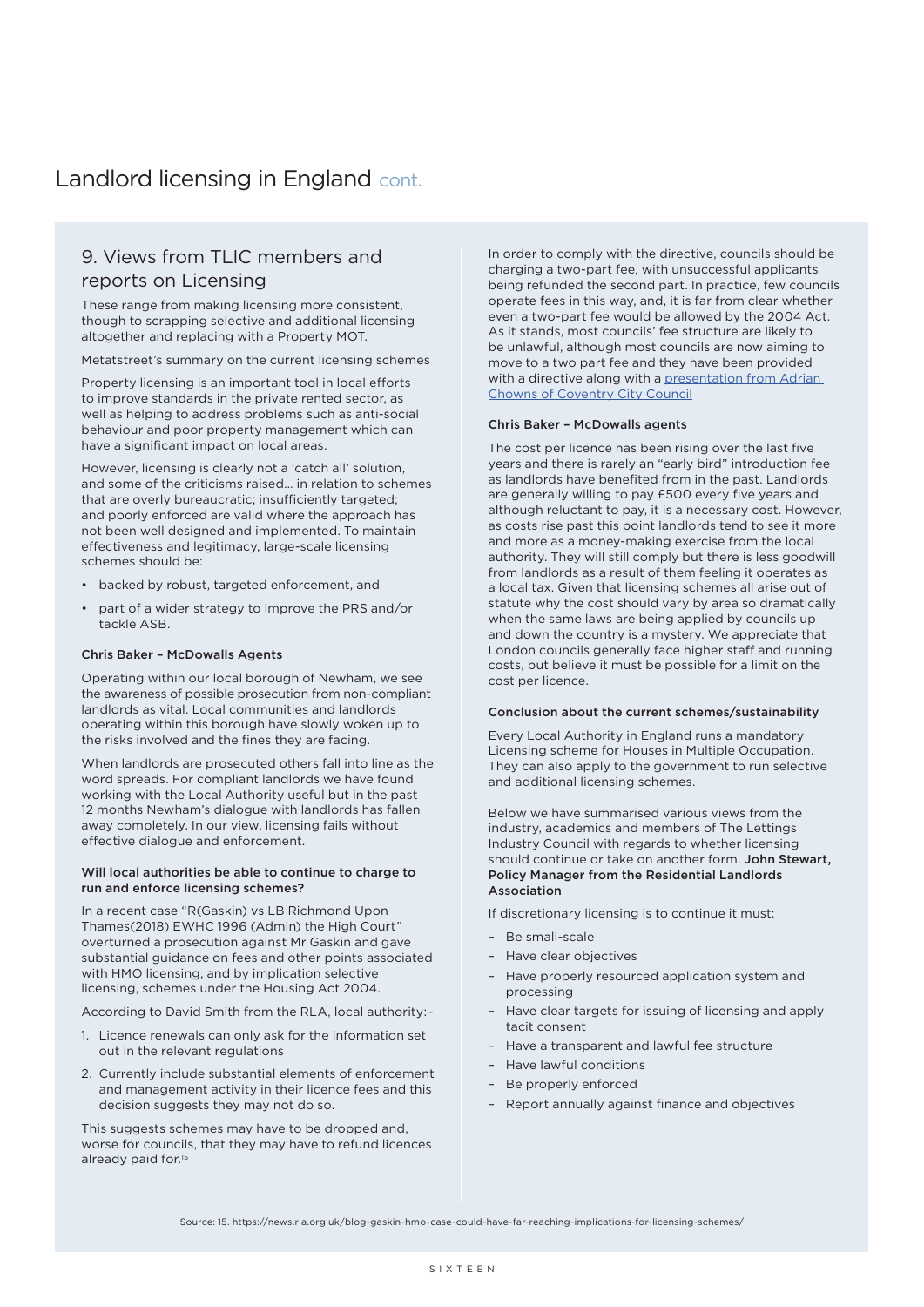

## Metatstreet's Licensing recommendation for central and local government

Central Government Recommendations to support local authorities: -

- Return selective licensing powers to local authorities: Since April 2015, local authorities have had to seek approval from the Secretary of State for selective licensing schemes which would cover more than 20% of their geographical area or would affect more than 20% of privately rented homes in the area. The current application process places a significant burden on applying authorities: it is bureaucratic, subject to lengthy delays, and based on unclear, outdated criteria. While acknowledging a potential role for central government in quality-checking the operation of schemes, decisions to implement selective licensing should ultimately rest with local authorities, where there is a greater understanding of local need. This would require a review of the general approval powers and changes to The Selective Licensing of Houses (Additional Conditions) (England) Order 2015.
- Consider introducing a national landlord registration scheme: This could support and complement selective licensing schemes by making it easier for local authorities to identify landlords in their area. While this would not completely remove the need for data matching and other exercises to find unregistered landlords, it would help local authorities to build a much better picture of the PRS in their areas and reduce the resources needed to start a new scheme. Any national scheme would require local enforcement to work effectively and should learn from the experience of Rent Smart Wales on the need to set out clearly defined roles in the relationship between national and local schemes, particularly in relation to enforcement.
- Introduce stronger penalties for the very worst landlords and support local authorities to step up enforcement: While local authorities can currently issue civil penalties up to a maximum of £30,000, we support calls for higher financial penalties and property forfeiture in the worst cases. The government should also look at a new fund to support local authorities with initial investment to step up enforcement.
- Review and simplify existing regulation around selective licensing: While licensing is valued by many councils and residents, landlords and many councils also find current regulations bureaucratic and costly. While acknowledging the value of selective licensing, the government should seek to simplify regulations and processes where possible. For example, reducing the mandatory application questions landlords must answer.
- Update government guidance on fees, licensing conditions, and enforcement policy: the government could provide improved guidance to encourage greater standardisation in the operation of licensing schemes across the country, learning from existing best practice. Areas where guidance could be updated include:
- Fees: Licensing fees vary significantly from scheme to scheme, and government should consider introducing clearer guidance on fees, while taking into account the need to sustainably fund the costs of administering an effective licensing scheme.
- Licensing enforcement policy: There is significant variation in how licensing schemes are enforced. Government could create a more consistent approach by encouraging councils to adopt a national enforcement policy and publishing clear guidance, as well as ensuring enforcement in this area is adequately funded.
- Licensing conditions: The wording of licensing conditions varies outside of the mandatory conditions set by government. Government could consider introducing clearer guidance on what new licensing conditions can be set to help provide greater consistency.
- Review of linked legislation and addressing loopholes: Definitions contained in council tax, housing benefit and planning are contradictory and often confusing, especially around HMOs. In particular, the turning of bedsit accommodation into 'self-contained' properties has led to exploitation at the lower end of the market. These units are not truly self-contained and often lack kitchen areas and are below acceptable room sizes to accommodate proper amenities.

Local government recommendations are: -

As noted above, the most effective licensing schemes are backed by robust enforcement and operate as part of a wider strategy. Beyond this, local authorities should prioritise:

- Intelligence Led Enforcement: Councils should be encouraged to adopt a data and intelligence-driven approach to identify PRS properties at greater risk. Councils using this approach are having more success, particularly in addressing unlicensed properties.
- Encourage proactive multi-agency housing enforcement: Councils should be supported to develop effective and proactive multi agency housing enforcement. This might include Environmental Health Practitioners (EHP), the Police, Planning Enforcement, Immigration Enforcement (UKBA) and Her Majesty's Revenue and Customs (HMRC). Police presence is also a useful asset to assist in accessing properties.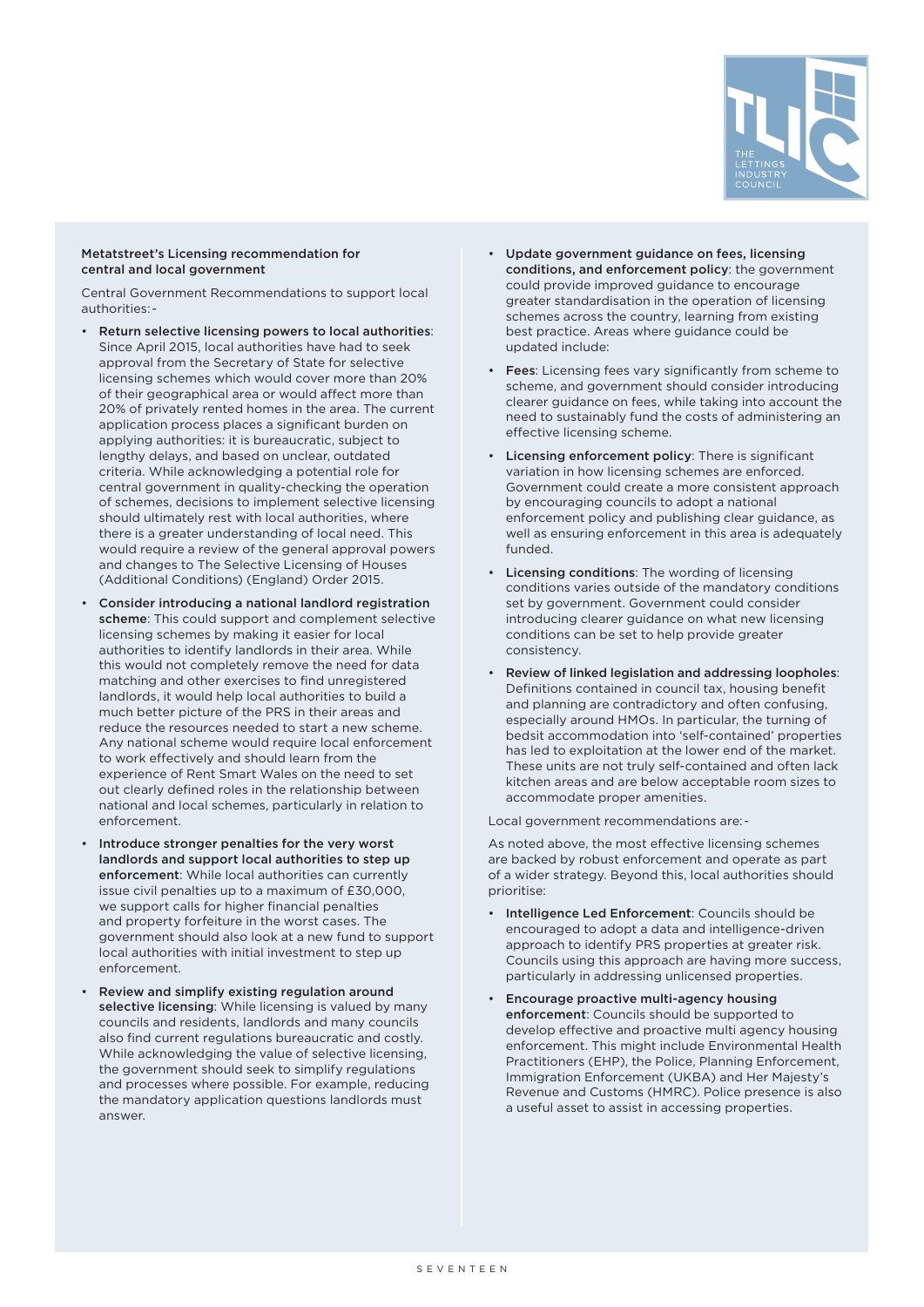• Develop licensing skills and resources strategy: As noted in the literature review, a recent report highlighted that a shortage of skilled council officers to set up and deliver a licensing scheme is developing.43 Councils and regions should work together to develop a workforce plan to ensure that skilled resources are available to deliver effective licensing schemes into the future.

GetRentr, technology company which simplifies the complexity of Property Licensing.

"We believe there are significant economies of scale that are yet not being exploited which are wasteful and causing problems for all stakeholders. For example, resource sharing and using common IT systems are easy ways for Local Authorities to save money and reduce the cost of licensing. For example, Dorset councils have grouped together to provide <https://www.dorsetforyou.gov.uk>.

Arguably, all council websites should be identical in form and function with their localised variations in predictable locations and formats, but that is a question much larger than property licensing.

Caroline Pidgeon MBE AM, London wide Member of the London Assembly made several recommendations to the London Mayor: -

### Recommendation 1

To undertake an urgent review of conditions in the private rented sector. The Greater London Authority should lead on establishing best practice, in conjunction with local authorities, to improve the consistency of enforcement across the capital.

#### Recommendation 2

To work with Government to increase the resources available to councils and reduce the timescales involved in prosecuting private landlords in cases of poor property conditions.

## Recommendation 3

To set out a timescale for including all boroughs on his proposed database of rogue landlords. He should also include details of landlords who do not comply with new energy efficiency standards in future iterations of his database

## Recommendation 4

The Mayor should lobby Government for the power to introduce a mandatory licensing scheme for all private landlords in London, with the aim of professionalising the sector, improving conditions and removing rogue landlords from the housing market.

#### Recommendation 5

The Government should abolish restrictions on the size and coverage of selective licensing schemes in London.

## Recommendation 6

The Mayor should encourage all boroughs to keep an up-to-date record of the number of inspections carried out using the Housing Health and Safety Rating System, including when and where Category 1 hazards are identified

### Rugg and Rhodes review (source: Metastreet)

Recommended replacing licensing and agreed with the TLIC's recommendation of a 'Property MOT'.

- 1. Replacement of existing regulation (mandatory, additional and selective licensing) by simpler regulation - all property used as HMO to be registered with local authorities and remain subject to 'MOT' requirements.
- 2. Establishing a national landlord and letting agent register which every landlord would have to sign up to before being able to let out a property.
- 3. All properties to be certified as 'fit for letting' and gain an "MOT' by being independently inspected.
- 4. All properties to be required to meet a minimum property standard, which should be developed in consultation with industry, environmental health professionals and tenants.
- 5. All properties to be inspected annually.
- 6. Reform the redress system by expanding the remit of the Ombudsman and creation of a specialist housing court.

## Selective Licensing Review Recommendations

The key recommendation is that selective licensing should be retained, however it could be improved, here is a summary of some of their suggestions: -

Government should consider introducing a national registration scheme for landlords to support and complement selective licensing

Government should consider amending the mandatory licence conditions with which a landlord must comply to include a standard requirement on property condition that covers the absence of serious hazards, for example: "the landlord should ensure that the property is in such a condition as to comply with the condition obligation of a landlord under section 9A of the Landlord and Tenant Act 1985 to let and keep a property fit for human habitation within the meaning of section 10 of the Landlord and Tenant Act 1985"

Authorities should be permitted to enforce directly against this condition if prescribed hazards (or other matters set out in section 10) which amount to the property not being fit for human habitation are discovered during a selective licensing inspection (see paragraphs 8.19 to 8.48).

Government should consider issuing best practice/ guidance as appropriate to support local authorities and improve the implementation of schemes.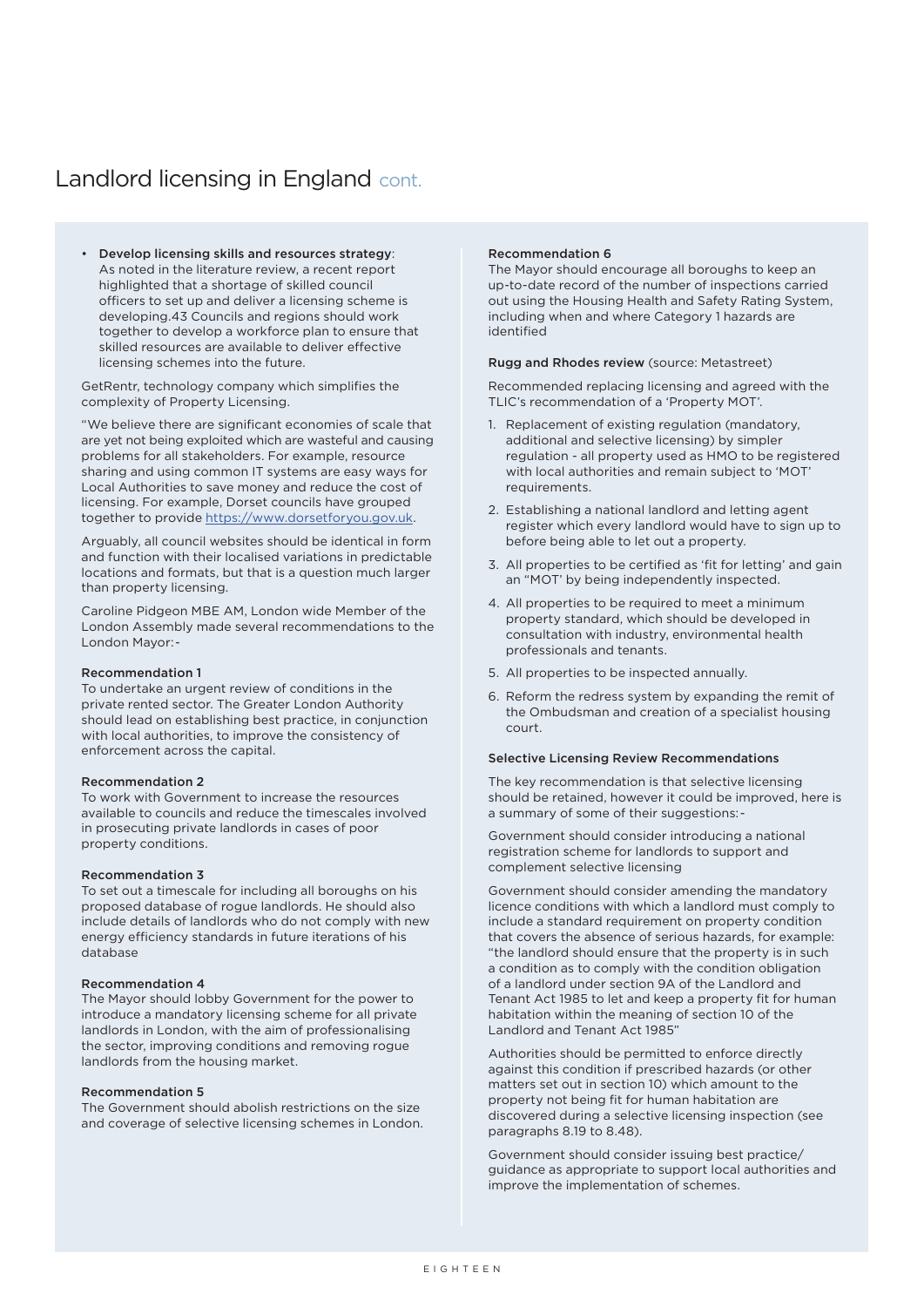

Government should consider adding to the specific exemptions from selective licensing schemes e.g. purpose-built student accommodation that follows a Government approved code8 and non-profit charitable institutions that are not registered social housing providers

A local authority should be able to take emergency remedial action without 24 hours' notice in respect of a Category 1 HHSRS hazard if there is an imminent risk of serious harm

Government should consider reviewing the 20% threshold to ensure it relates to up-to-date data sources in the absence of a recent census

Government should explore options for a "light touch" process for authorities seeking to re-designate an area at the end of a period of licensing.

In most cases, licenses are issued for a full fiveyear period regardless of the time remaining on the designation. Local authorities introducing new schemes should adopt the practice of charging the enforcement element of the licence fee on a prorated basis to allow this element of the charge to reflect the remainder of the designation period.

Currently there is an extensive mandatory list of questions that must be asked on any licensing application, this should be allowed to be streamlined

For a comprehensive list of recommendations read [the full report](https://assets.publishing.service.gov.uk/government/uploads/system/uploads/attachment_data/file/816604/Selective_Licensing_Review_2019.pdf).

## Chris Baker – McDowalls

It is clear that what was originally laws which over a fiveyear period would deal with poor standards of living in small areas in the private rented sector, now appears to have become a rolling programme of licensing scheme after scheme and fee after fee. This suggests that it is not a long term solution to the issues raised or the golden bullet it is often sold as.

From our perspective, standardisation is key if licensing is to remain. For example, there should be: -

- 1. One form for all councils to follow
- 2. One fixed fee of £500
- 3. Councils need to be able to deal with portfolios of properties via bulk entry
- 4. A consistent payment method applied across all councils.
- 5. Councils should provide a postcode checker so landlords and agents can easily identify whether or not a property requires a licence.

These five simple steps would lead to a better more landlord /agent friendly solution.

If councils wish to licence I strongly recommend they should be forced to use a standardised process.

Recommendations to change licensing from CIH and CIE.

From a Central government perspective, they recommend: -

- Selective licensing schemes should be continued but approval should be assessed based on clear objectives
- Councils should be given more flexibility to set licence conditions, including exceeding national minimum standards

Good practice guides should be issued to reduce local scheme variations including: -

- Fee setting and resourcing
- Refusal of licences
- Scheme evaluation and data gathering
- Improved communication (and publicity of the scheme) with landlords and the wider community
- Escalating enforcement action

In addition to Licensing, it is recommended that there is a "national landlord registration scheme"

6. Financial support should be provided to aid Local Authorities implementing schemes and especially regarding enforcement

For local authorities:

Objectives and outcomes for the scheme need to be clear and success based more on property standard improvements as opposed to purely the number of prosecutions

Improve engagement with stakeholders, including landlords.

Utilise civil penalties to "rebalance their resources for enforcement".

### Richard Tacagni, MD from London Property Licensing

Richard is incredibly knowledgeable and experienced in property licensing matters

Some of the important issues he has highlighted include: -

- Licences cannot be transferred, so in areas with selective and additional licensing (SL and AL), a new licence application will be required if the tenancy changes from a single family let to a small group of sharers which can restrict flexibility in the housing market
- Some councils seek to restrict AL & SL licences to the end date of the scheme rather than 5 years, with some such decisions being overturned on appeal
- Some councils add excessively long lists of standard conditions to all licences (40+ not unusual), whilst at the same time councils are not always correctly applying the suite of mandatory conditions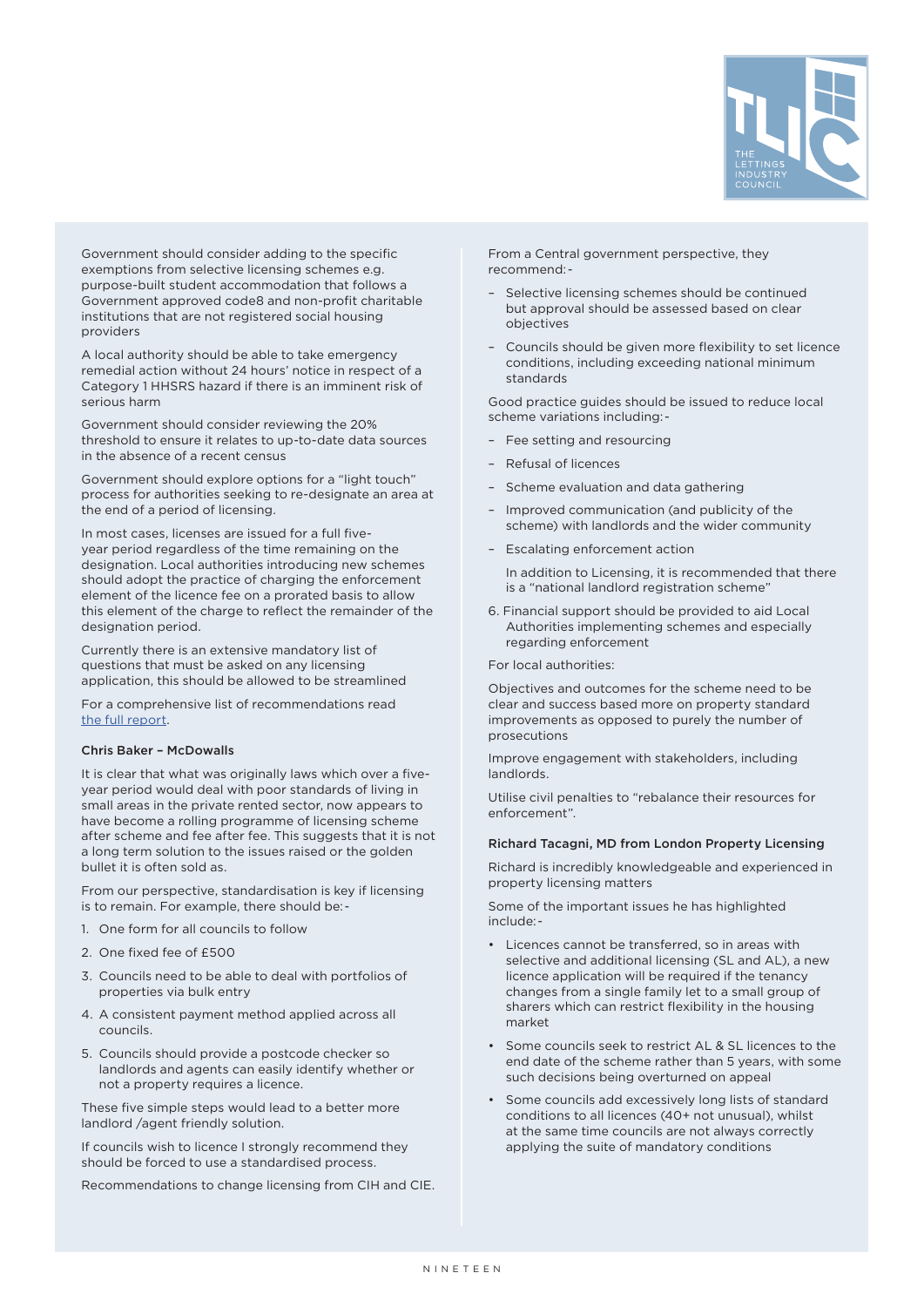- Some councils unaware of the recent Court of Appeal decision that narrows their ability to apply selective licensing conditions: [https://www.](https://www.londonpropertylicensing.co.uk/selective-licensing-and-licence-conditions-court-appeal-gives-narrow-interpretation-local-authority) [londonpropertylicensing.co.uk/selective-licensing](https://www.londonpropertylicensing.co.uk/selective-licensing-and-licence-conditions-court-appeal-gives-narrow-interpretation-local-authority)[and-licence-conditions-court-appeal-gives-narrow](https://www.londonpropertylicensing.co.uk/selective-licensing-and-licence-conditions-court-appeal-gives-narrow-interpretation-local-authority)[interpretation-local-authority](https://www.londonpropertylicensing.co.uk/selective-licensing-and-licence-conditions-court-appeal-gives-narrow-interpretation-local-authority)
- Some councils misunderstanding the status of local HMO standards and applying them as a prescriptive set of requirements rather than guidance that needs to be interpreted with a degree of flexibility
- Some councils failing to take account of the views of tenants when proposing to prohibit bedrooms from use and sometimes reaching such decisions based solely on a desktop review of the application
- Some councils still seeking to charge for licence variations, which is not permitted under the Act
- Some councils 'rejecting' applications rather than refusing or approving them by following due process
- Some councils failing to allow sufficient time for applications to be submitted before a scheme starts which hugely increases the compliance risk – the period can sometimes be just a week or two before the scheme starts, which is unacceptable. One suggestion is to amend the MHCLG general approval to make it a requirement to promote new schemes and accept licence applications throughout the three month period leading up to scheme implementation

Richard is incredibly experienced with applying for and querying licensing applications.

Issues to be resolved: -

- Licences cannot be transferred, so in areas with selective and additional licensing (SL and AL), a new licence application will be required if the tenancy changes from a single family let to a small group of sharers
- Councils restricting AL & SL licences to the end date of the scheme rather than 5 years – some such decisions have been overturned on appeal
- Long lists of licence conditions added at the discretion of the local authority (40+ not unusual)
- Council's unaware of recent Court of Appeal decision that restricts selective licensing conditions: [https://](https://www.londonpropertylicensing.co.uk/selective-licensing-and-licence-conditions-court-appeal-gives-narrow-interpretation-local-authority) [www.londonpropertylicensing.co.uk/selective](https://www.londonpropertylicensing.co.uk/selective-licensing-and-licence-conditions-court-appeal-gives-narrow-interpretation-local-authority)[licensing-and-licence-conditions-court-appeal-gives](https://www.londonpropertylicensing.co.uk/selective-licensing-and-licence-conditions-court-appeal-gives-narrow-interpretation-local-authority)[narrow-interpretation-local-authority](https://www.londonpropertylicensing.co.uk/selective-licensing-and-licence-conditions-court-appeal-gives-narrow-interpretation-local-authority)
- Applying a standard suite of licence conditions and refusing to negotiate or agree changes to appropriately fit with the property being licensed
- Misunderstanding status of local HMO standards and applying them as a prescriptive set of requirements rather than flexible guidance, adding compliance with HMO standards as a licence condition with associated compliance risk, whereas it is guidance.

• Removing bedrooms from use, or even proposing licence refusal based solely on a desktop review of the application.

Serious issues which need to be quickly addressed: -

- Some councils trying to charge for licence variations, which is not permitted
- Increasing concern about councils 'rejecting' applications rather than refusing or approving them by following due process
- Councils failing to allow sufficient time for applications to be submitted before a scheme starts which hugely increases the compliance risk
- Councils failing to correctly apply mandatory licence conditions – particularly with the new complex HMO minimum room size requirements.
- All additional and selective licensing schemes are implemented under a general approval last updated by MHCLG in 2015. There are a limited number of conditions attached to the approval process. If councils allow a minimum three month application period prior to implementation of a new scheme, this would fit in well with the scheme designation processes.

## Jacky Peacock, Director of Advice4Renters

Advice4Renters (A4R) is the only advice organisation in London for private renters. Their goal is to transform the private renting sector through legal advice services for tenants, as well as through campaigning – telling policy makers what the problems are and what can be done to solve them.

Their recommendations on licensing are: -

- Licensing requirements should be standardised and applied consistently by all local authorities
- All HMOs should be inspected before a licence is issued
- Where health and safety risks are identified landlords should be required to remedy these before a licence is issued, with an appropriate increase in the licence fee to cover the additional work needed by the local authority
- The 'fit and proper test' should go beyond a check on criminal convictions and the test for a 'fit and proper' manager should relate directly to evidence of the manager's competence to manage
- All local authorities should be required to have policies and procedures in place for the implementation of Management Orders and for the management of properties subject to Management Orders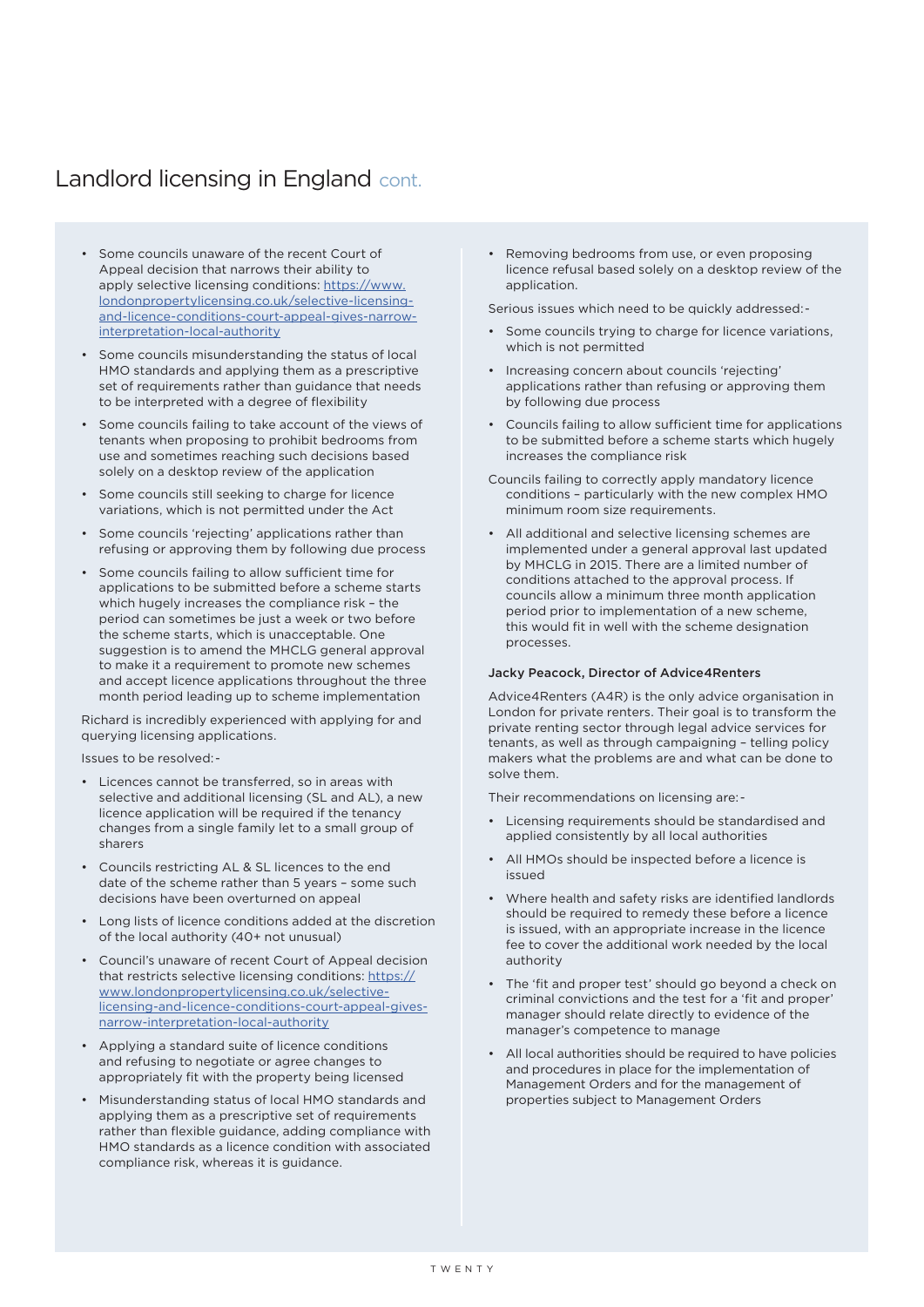

• MHCLG should issue guidance on how local authorities should go about obtaining the views of occupiers in relation to proposed enforcement and ensure that their health and safety is protected at all times, including protection against tenants being told the leave, or being evicted unlawfully. This must include the service on Management Orders where appropriate.

### Kate Faulkner, consumer champion

I understand the reason why licensing was introduced, but unfortunately the complexity and cost of its implementation are clearly horrendous. Although some say it is working, if that was the case, why is renting still be referred to as 'the wild west' and why are tenant groups still requesting more laws to protect tenants from landlords?

If it had been a success, there would have been a substantial reduction in reported PRS issues and the English Housing Survey would be reporting huge reductions in the number of properties which are 'non-decent'. Licensing is part of a long trail of failed legislation which includes HHSRS, retaliation laws, grey rules around electrical safety, the rogue landlord/agent database in London etc.

All these laws have failed to me for two reasons:

- 1. Lack of enforcement
- 2. Most tenants don't want to complain

The problem with licensing is that is has become more of an expensive administrative exercise rather than focus on achieving the original aims such as reduce the number of fires and latterly to improve the quality of HMO properties.

The only way of achieving this, in my view, is for each property to be visited and checked that it is safe to rent BEFORE it can be marketed. This is particularly important for anyone that is vulnerable – for example on benefits.

The cost of visiting and assessing a property's safety can be done for less than a few hundred pounds. It is therefore much cheaper to implement than licensing and if without, for example a valid Property MOT, a property could not be advertised for rent and certainly not be secured by a tenant on benefits, this would have far more impact on improving tenant safety in homes than the current poorly enforced licensing.

This was a system close to how Wokingham Council operated when I rented to people on benefits. I had to send pictures of the property and the relevant safety certificates, they would then advertise the property to let to tenants on their waiting list and prospective tenants would visit the property, knowing whether it was as per the photos.

The issue with licensing is that once a tenant is in the property, the cost and time it takes to enforce licensing is exponential. The second issue is even bigger – if the property isn't fit to live in, where does the council put the tenant(s)? As we know in areas such as London, homelessness is becoming a serious problem, so kicking people out of illegally let properties because the landlord won't do the required work and putting tenants into a B&B room instead is hardly an incentive for tenants to complain.The property MOT idea is much cheaper and easier to implement and means rather than tenants reporting landlords to councils, they should rarely have to as the property shouldn't be let without a safety check in the first place.

Although scrapping licensing could cost councils millions initially, if a property is assessed before it goes to market, this substantially reduces the number of poor quality properties being allowed onto the market and reduces the work cash and people strapped councils have to commit. It could even naturally increase the number of decent homes – not really something that Licensing has proved to do.

From a communication perspective to the media and tenants it is also so much easier. People know they shouldn't buy a car without an MOT, so educating tenants they need a Property MOT to rent a property isn't a big leap. Currently the tenant has to understand the 400 rules and regulations an agent/landlord has to comply with, then identify which one of these the landlord/agent has broken and then complain/report them to the council. If they are moving, they are likely to be having a baby, getting divorced, married, someone died, or they are in debt. As a result, in my experience most tenants don't want to add a complaint to their list of to dos.

For me the Property MOT is a clear a win-win for everyone in the PRS. I hope very much this system will be implemented by the government – if they really want to make life better for tenants. If it isn't, I fear the complaints against the PRS will continue due to failed legislation as the 'good guys' will comply and have their profits reduced, while the rogues and those that just aren't bothering to find out about the laws to let a property will continue to prosper at tenants expense.